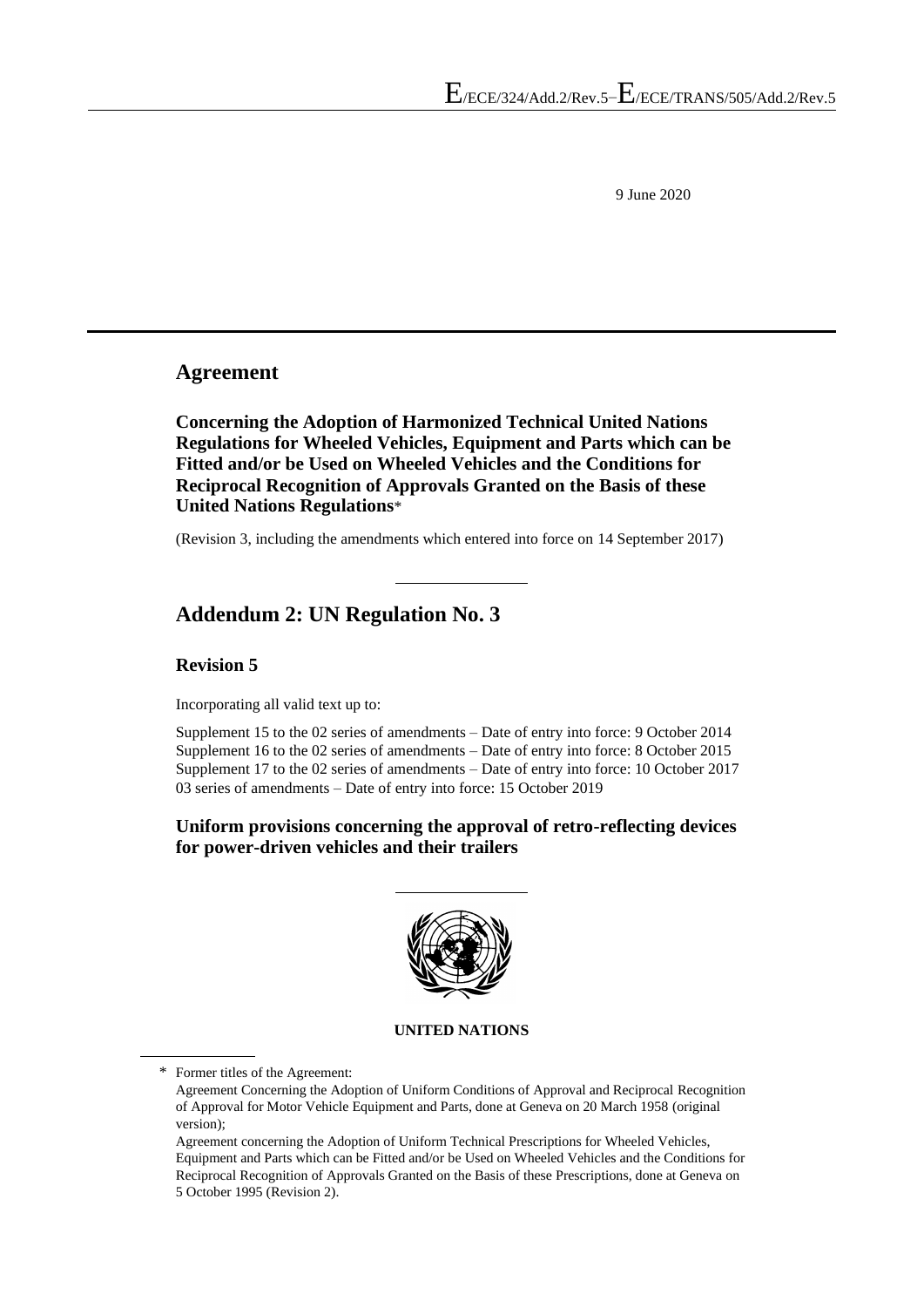This document is meant purely as documentation tool. The authentic and legal binding texts are:

- ECE/TRANS/WP.29/2014/13
- ECE/TRANS/WP.29/2015/14
- ECE/TRANS/WP.29/2017/19
- ECE/TRANS/WP.29/2018/91/Rev.1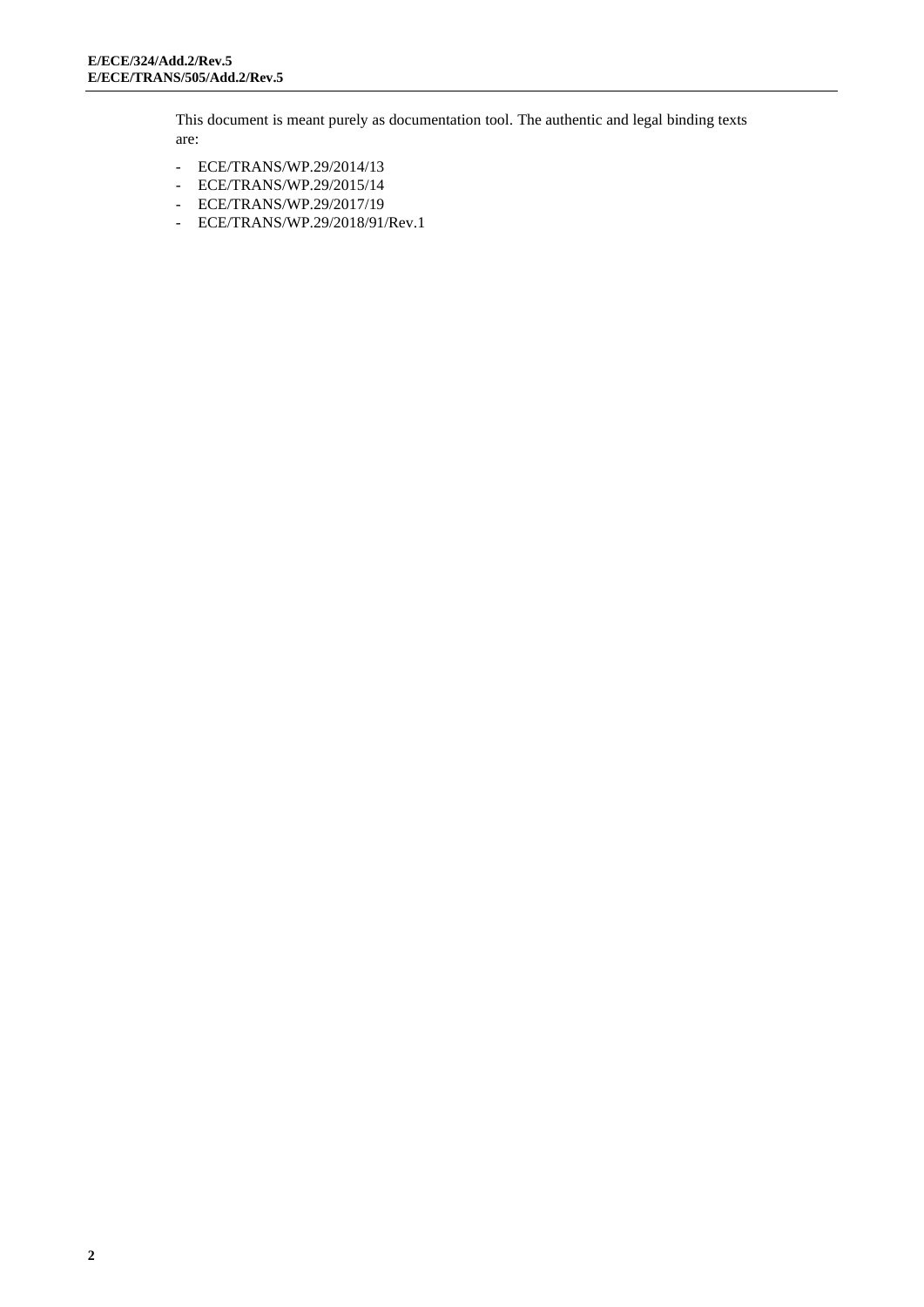# **UN Regulation No. 3**

# Uniform provisions concerning the approval of retro-<br>reflecting devices for power-driven vehicles and their trailers

#### Contents

| Regulation |                                                                                           |
|------------|-------------------------------------------------------------------------------------------|
| 1.         | 4                                                                                         |
| 2.         | 4                                                                                         |
| 3.         | 5                                                                                         |
| 4.         | 5                                                                                         |
| 5.         | 6                                                                                         |
| 6.         | 7                                                                                         |
| 7.         | 8                                                                                         |
| 8.         | 8                                                                                         |
| 9.         | 8                                                                                         |
| 10.        | 8                                                                                         |
| 11.        | Names and addresses of Technical Services responsible for conducting approval tests,<br>9 |
| 12.        | 9                                                                                         |
| Annexes    |                                                                                           |
| 1          | 10                                                                                        |
| 2          | 12                                                                                        |
| 3          | 14                                                                                        |
| 4          | 18                                                                                        |
| 5          | 19                                                                                        |
|            | 20                                                                                        |
| 6          | 21                                                                                        |
| 7          | 22                                                                                        |
| 8          | 24                                                                                        |
| 9          | 28                                                                                        |
| 10         | 29                                                                                        |
| 11         | 30                                                                                        |
| 12         | 31                                                                                        |
| 13         | 32                                                                                        |
| 14         | 33                                                                                        |
| 15         | 34                                                                                        |
| 16         | 35                                                                                        |
| 17         | 36                                                                                        |
| 18         | 38                                                                                        |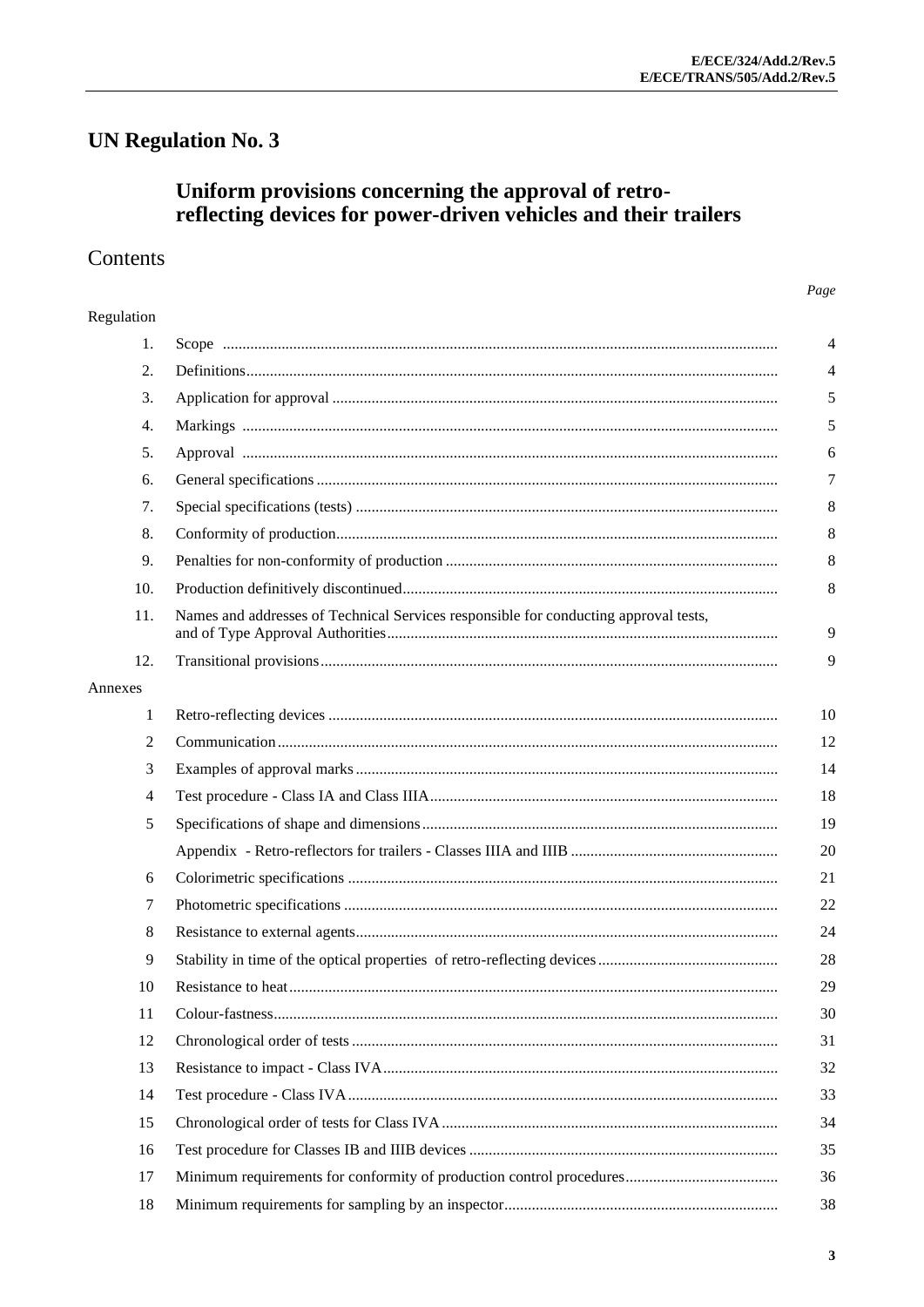#### <span id="page-3-0"></span>**1. Scope**

This Regulation applies to retro-reflecting devices<sup>1</sup> for vehicles of categories L, M, N, O, and T. 2

#### <span id="page-3-1"></span>**2. Definitions<sup>3</sup>**

For the purpose of this Regulation,

- 2.1. The definitions given in UN Regulation No. 48 and its series of amendments in force at the time of application for type approval shall apply to this Regulation.
- 2.2. "*Retro-reflection*" means the reflection in which light is reflected in directions close to the direction from which it came. This property is maintained over wide variations of the illumination angle.
- 2.3. "*Retro-reflecting optical unit*" means a combination of optical components producing retro-reflection.
- 2.4. "*Retro-reflecting device*" <sup>1</sup> means an assembly ready for use and comprising one or more retro-reflecting optical units.
- 2.5. "*Angle of divergence*" means the angle between the straight lines connecting the centre of reference to the centre of the receiver and to the centre of the source of illumination.
- 2.6. "*Illumination angle*" means the angle between the axis of reference and the straight line connecting the centre of reference to the centre of the source of illumination.
- 2.7. "*Angle of rotation*" means the angle through which the retro-reflecting device is rotated about its axis of reference starting from one given position.
- 2.8. "*Angular diameter of the retro-reflecting device*" means the angle subtended by the greatest dimension of the visible area of the illuminating surface, either at the centre of the source of illumination or at the centre of the receiver.
- 2.9. "*Illumination of the retro-reflecting device*" is the abbreviated expression used conventionally to designate the illumination measured in a plane perpendicular to the incident rays and passing through the centre of reference.
- 2.10. "*Coefficient of luminous intensity (CIL)*" means the quotient of the luminous intensity reflected in the direction considered, divided by the illumination of the retro-reflecting device for given angles of illumination, divergence and rotation.
- 2.11. The symbols and units used in this Regulation are given in Annex 1 to this Regulation.
- 2.12. A type of "retro-reflecting device" is defined by the models and descriptive literature submitted with the application for approval. Retro-reflecting devices can be considered as belonging to the same type if they have one or more "retro-reflecting optical units" which are identical with those of the standard model, or if not identical are symmetrical and suitable for mounting

<sup>&</sup>lt;sup>1</sup> Also called "retro-reflector(s)".

<sup>&</sup>lt;sup>2</sup> As defined in the Consolidated Resolution on the Construction of Vehicles (R.E.3) (ECE/TRANS/WP.29/78/Rev.6, para. 2.) -

[www.unece.org/trans/main/wp29/wp29wgs/wp29gen/wp29resolutions.html](http://www.unece.org/trans/main/wp29/wp29wgs/wp29gen/wp29resolutions.html)

<sup>&</sup>lt;sup>3</sup> The definitions of the technical terms (excluding the ones in UN Regulation No. 48) are those adopted by the International Commission on Illumination (CIE).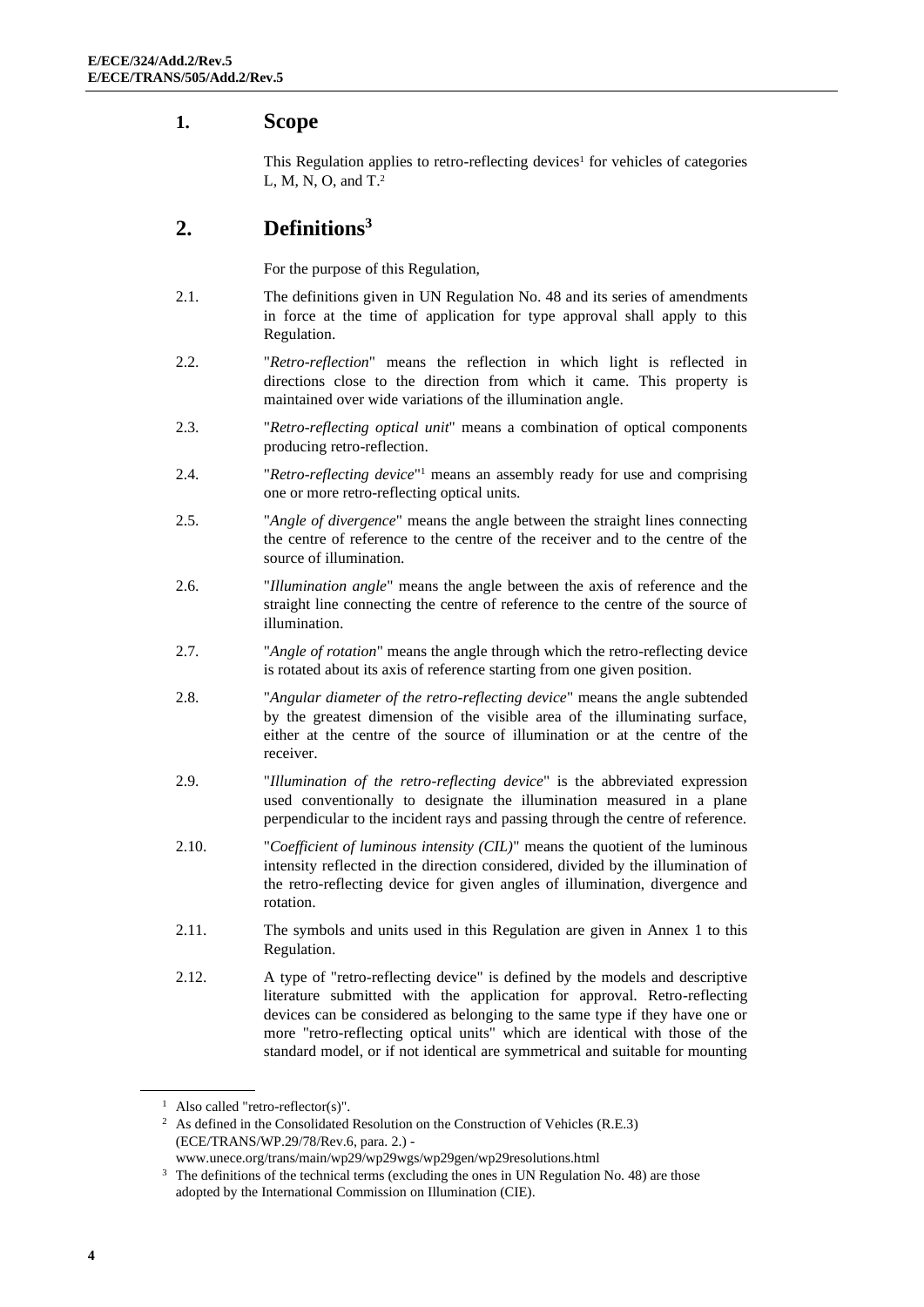one on the left and one on the right side of the vehicle, and if their other parts differ from those of the standard model only in ways not affecting the properties to which this Regulation applies.

- 2.13. Retro-reflecting devices are divided into three classes according to their photometric characteristics: Class IA or IB, Class IIIA or IIIB and Class IVA.
- 2.14. Retro-reflecting devices of Classes IB and IIIB are devices combined with other signal lamps which are not watertight according to Annex 8, paragraph 1.1., and which are integrated into the body of a vehicle.
- 2.15. "*Colour of the reflected light of the device*" The definitions of the colour of the reflected light are given in paragraph 2.30. of UN Regulation No. 48.

#### <span id="page-4-0"></span>**3. Application for approval**

3.1. The application for approval shall be submitted by the holder of the trade name or mark, or if necessary by his duly accredited representative.

> At the choice of the applicant, it will specify that the device may be installed on a vehicle with different inclinations of the reference axis in respect to the vehicle reference planes and to the ground or, in the case of Classes IA, IB and IVA retro-reflectors, rotate around its reference axis; these different conditions of installation shall be indicated in the communication form. It shall be accompanied by:

- 3.1.1. Drawings, in triplicate, in sufficient detail to permit identification of the type, showing geometrically the position(s) in which the retro-reflecting device may be fitted to the vehicle, and in case of class IB or IIIB-retro-reflectors details of installation. The drawings must show the position intended for the approval number and class indicator in relation to the circle of the approval mark;
- 3.1.2. A brief description giving the technical specifications of the materials of which the retro-reflecting optical unit is made;
- 3.1.3. Samples of the retro-reflecting device of a colour specified by the manufacturer and, if necessary, the means of fixation; the number of samples to be submitted is specified in Annex 4 to this Regulation;
- 3.1.4. If necessary, two samples in other colour(s) for simultaneous or subsequent extension of the approval to devices in other colour(s);
- 3.1.5. In the case of devices of Class IVA: samples of the retro-reflecting device and, if necessary, the means of fixation; the number of samples to be submitted is specified in Annex 14 to this Regulation.

## <span id="page-4-1"></span>**4. Markings**

- 4.1. Every retro-reflecting device submitted for approval must bear:
- 4.1.1. The trade name or mark of the applicant;
- 4.1.2. The word "TOP" inscribed horizontally on the highest part of the illuminating surface, if such an indication is necessary to determine without ambiguity the angle or angles of rotation prescribed by the manufacturer.
- 4.1.3. On devices with reduced light distribution, in conformity with paragraph 3.2. or 3.4. of Annex 7 to this Regulation, a vertical arrow starting from a horizontal segment and directed downwards.
- 4.2. A space of sufficient size to accommodate the approval mark shall be provided on every device. This space shall be shown on the drawings referred to in paragraph 3.1.1. above.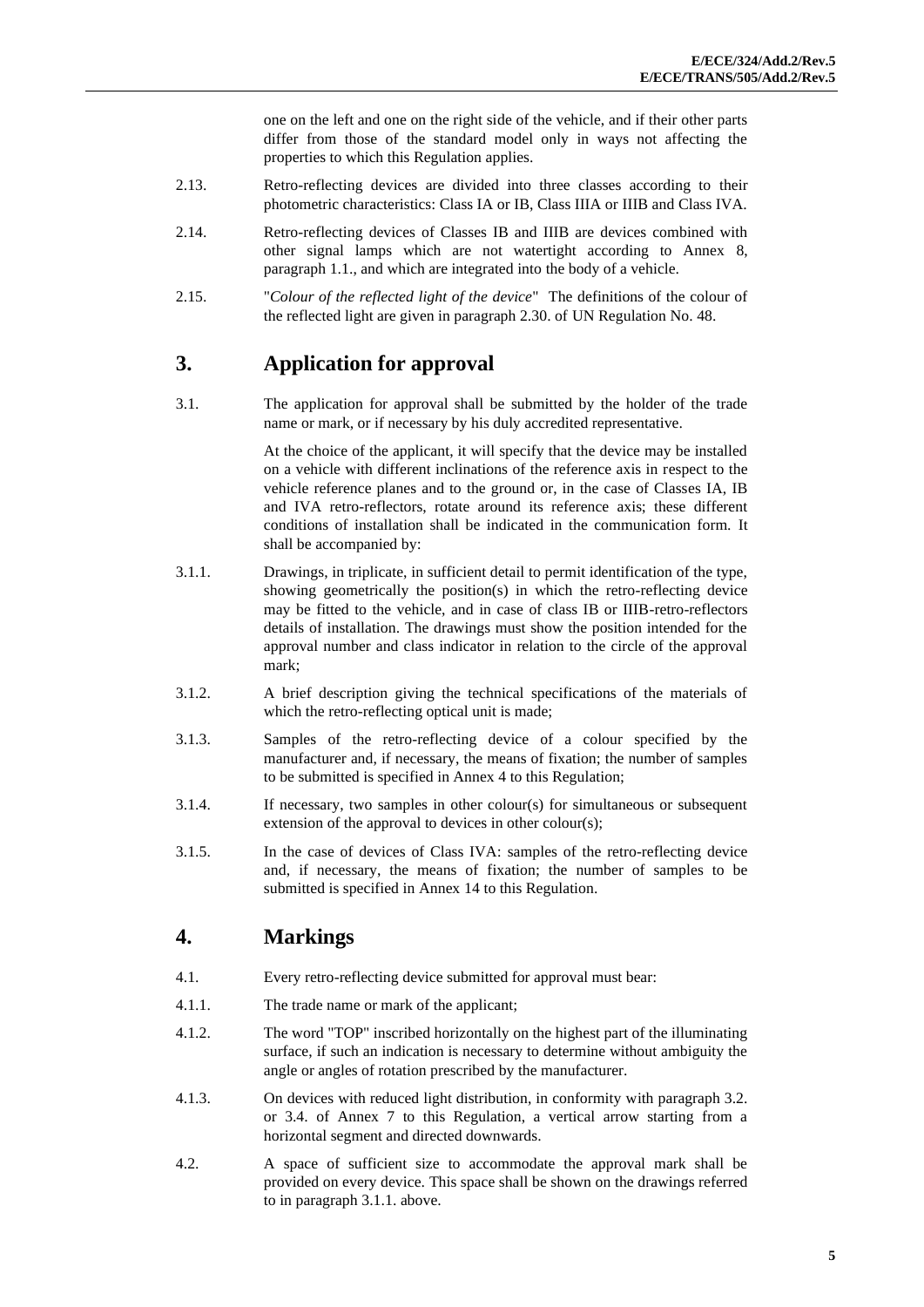- 4.3. The markings must be visible from the outside when the retro-reflecting device is fitted on the vehicle.
- 4.4. The markings must be clearly legible and be indelible.

#### <span id="page-5-0"></span>**5. Approval**

- 5.1. If all the samples submitted meet the requirements of this Regulation, approval shall be granted.
- 5.2. If the approval granted in respect of a retro-reflecting device is extended to other such devices differing only in colour, the two samples in any other colour submitted in conformity with paragraph 3.1.4. of this Regulation shall be required to meet only the colorimetric and photometric specifications, the other tests no longer being required. This paragraph is not applicable to devices of Class IVA.
- 5.3. An approval number shall be assigned to each type approved. Its first two digits (at present 02, corresponding to the 02 series of amendments which entered into force on 1 July  $1985$ <sup>4</sup> shall indicate the series of amendments incorporating the most recent major technical amendments made to the Regulation at the time of issue of the approval. A Contracting Party shall not assign the same number to another type of retro-reflecting device covered by this Regulation except in the case of an extension of the approval to a device differing only in colour.
- 5.4. Notice of approval or of extension or refusal of approval of a type of retroreflecting device pursuant to this Regulation shall be communicated to the Parties to the Agreement which apply this Regulation, by means of a form conforming to the model in Annex 2 to this Regulation.
- 5.5. There shall be affixed to every retro-reflecting device conforming to a type approved under this Regulation, in the space referred to in paragraph 4.2. above and in addition to the markings prescribed in paragraph 4.1. above.
- 5.5.1. An international approval mark consisting of:
- 5.5.1.1. A circle surrounding the letter "E" followed by the distinguishing number of the country which has granted approval;<sup>5</sup>
- 5.5.1.2. An approval number;
- 5.5.1.3. A group of symbols IA, IB, IIIA, IIIB or IVA showing the class of the approved retro-reflecting device.
- 5.6. When two or more lamps are part of the same unit of grouped, combined or reciprocally incorporated lamps (including a retro-reflector), approval is granted only if each of these lamps satisfies the requirements of this Regulation or of another Regulation. Lamps not satisfying any one of those Regulations shall not be part of such a unit of grouped, combined or reciprocally incorporated lamps.
- 5.6.1. Where grouped, combined or reciprocally incorporated lamps comply with the requirements of several Regulations, a single international approval mark may be applied, consisting of a circle surrounding the letter "E" followed by the distinguishing number of the country which has granted the approval, an

<sup>4</sup> The 03 series of amendments does not require changes in the approval number (TRANS/WP.29/815, para. 82).

<sup>&</sup>lt;sup>5</sup> The distinguishing numbers of the Contracting Parties to the 1958 Agreement are reproduced in Annex 3 to the Consolidated Resolution on the Construction of Vehicles (R.E.3) (ECE/TRANS/WP.29/78/Rev.6, Annex 3) [www.unece.org/trans/main/wp29/wp29wgs/wp29gen/wp29resolutions.html](http://www.unece.org/trans/main/wp29/wp29wgs/wp29gen/wp29resolutions.html)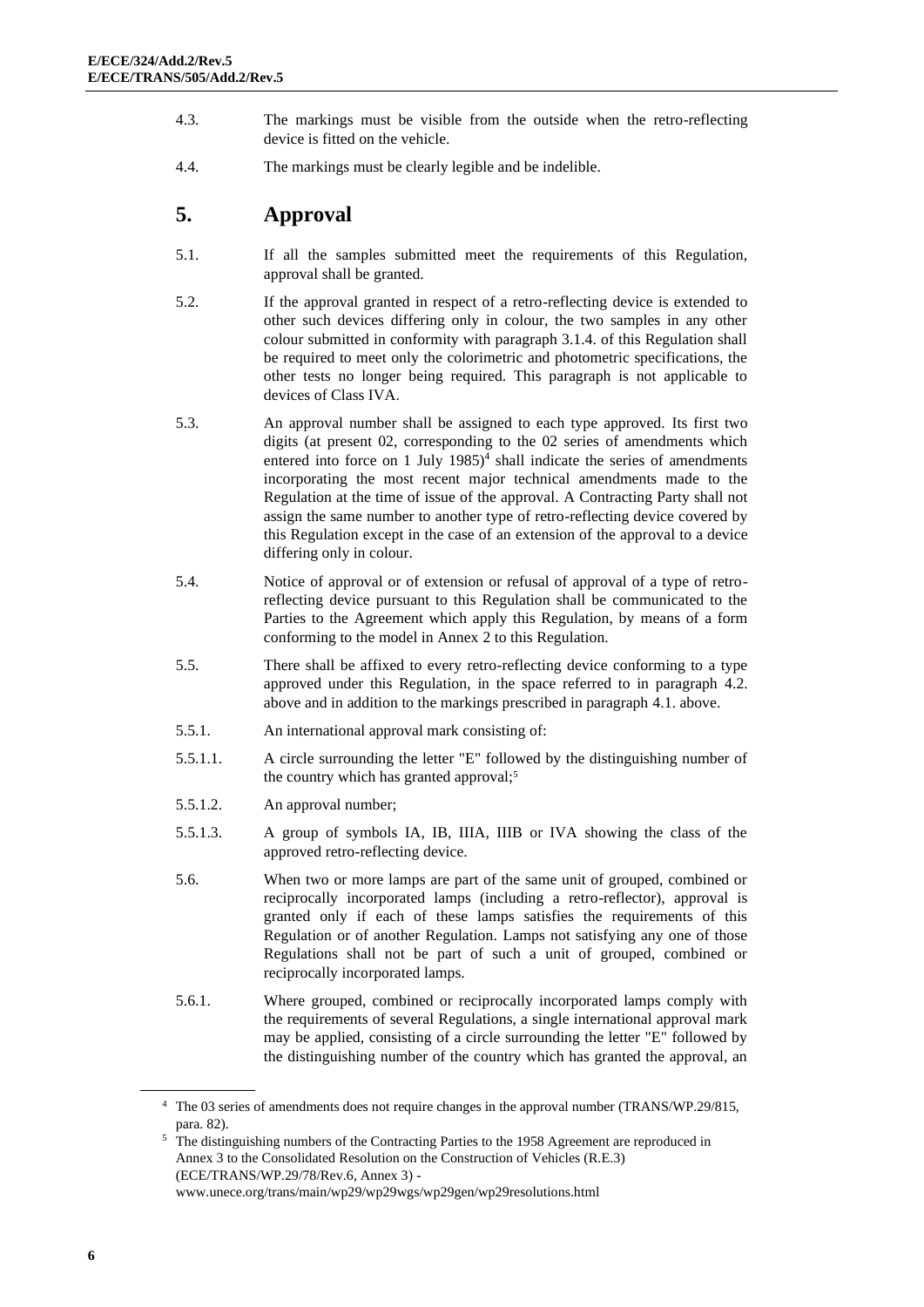approval number and, if necessary, the required arrow. This approval mark may be placed anywhere on the grouped, combined or reciprocally incorporated lamps provided that:

- 5.6.1.1. It is visible after their installation;
- 5.6.1.2. No part of the grouped, combined or reciprocally incorporated lamps that transmits light can be removed without at the same time removing the approval mark.
- 5.6.2. The identification symbol for each lamp appropriate to each Regulation, under which approval has been granted, together with the corresponding series of amendments incorporating the most recent major technical amendments to the Regulation at the time of issue of the approval, shall be marked:
- 5.6.2.1. Either on the appropriate light-emitting surface,
- 5.6.2.2. Or in a group, in such a way that each lamp of the grouped, combined or reciprocally incorporated lamps may be clearly identified (see the possible examples shown in Annex 3).
- 5.6.3. The size of the components of a single approval mark shall not be less than the minimum size required for the smallest of the individual marks by a Regulation under which approval has been granted.
- 5.6.4. An approval number shall be assigned to each type approved. The same Contracting Party may not assign the same number to another type of grouped, combined or reciprocally incorporated lamps covered by this Regulation.
- 5.7. The approval mark must be clearly legible and indelible.
- 5.8. Annex 3 to this Regulation gives examples of arrangements of approval marks for a single lamp (Figure 1) and for grouped, combined or reciprocally incorporated lamps (Figure 2) with all the additional symbols referred to above.

#### <span id="page-6-0"></span>**6. General specifications**

The requirements contained in sections 5. "General specifications" and 6. "Individual specifications" and in the Annexes referenced in the said sections of UN Regulations Nos. 48, 53, 74 or 86, and their series of amendments in force at the time of application for the retro-reflecting device type approval shall apply to this Regulation.

The requirements pertinent to each retro-reflecting device and to the category/ies of vehicle on which the retro-reflecting device is intended to be installed shall be applied, where its verification at the moment of retroreflecting device type approval is feasible.

- 6.1. Retro-reflecting devices must be so constructed that they function satisfactorily and will continue to do so in normal use. In addition, they must not have any defect in design or manufacture that is detrimental to their efficient operation or to their maintenance in good condition.
- 6.2. The components of retro-reflecting devices must not be capable of being easily dismantled.
- 6.3. Retro-reflecting optical units may not be replaceable.
- 6.4. The outer surface of retro-reflecting devices must be easy to clean. Hence it must not be a rough surface; any protuberances it may exhibit must not prevent easy cleaning.
- 6.5. For devices of Class IVA their means of fixation shall be such that they allow a stable and durable connection between the device and the vehicle.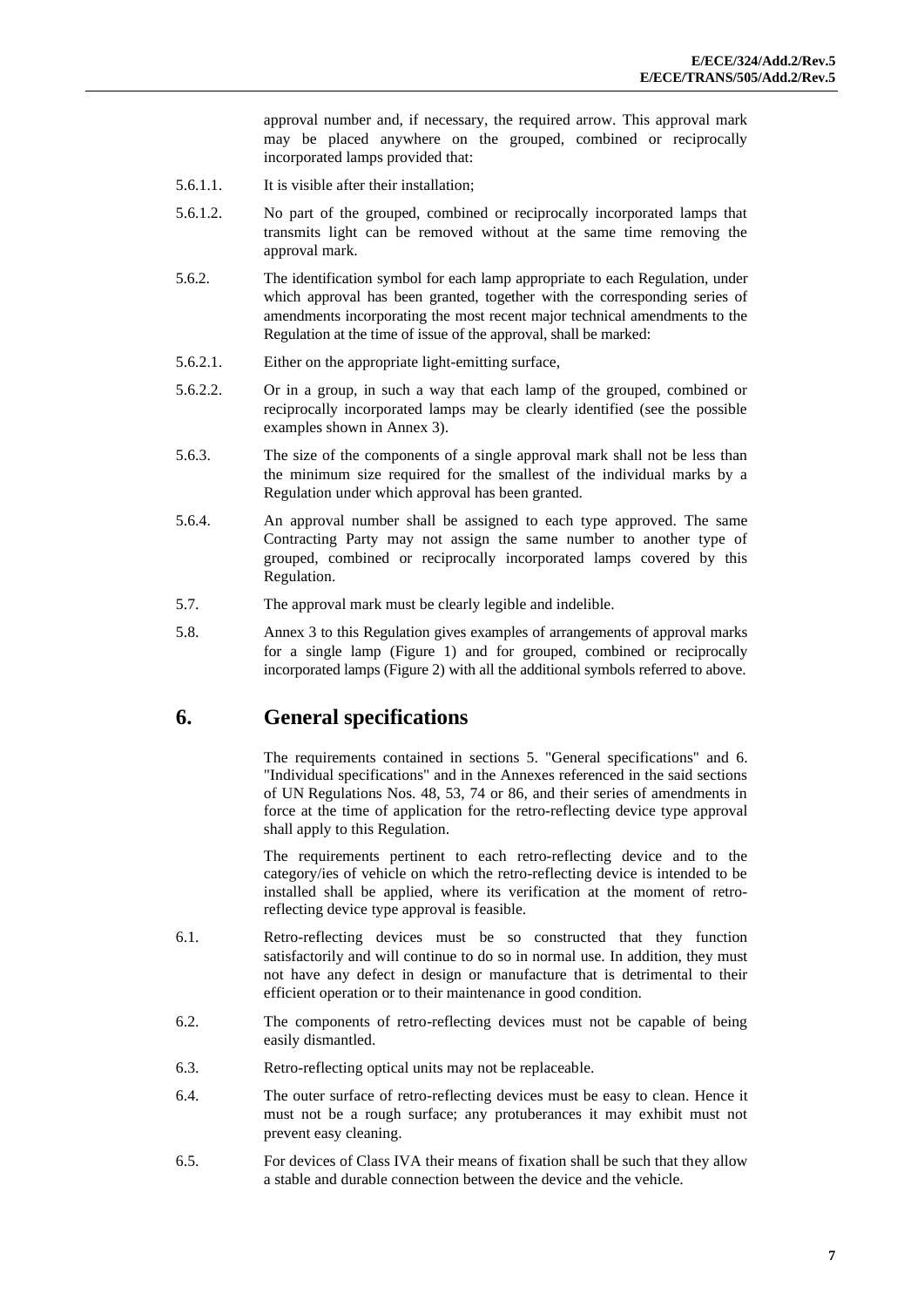6.6. There shall be no access to the inner surface of the retro-reflectors when in normal use.

#### <span id="page-7-0"></span>**7. Special specifications (tests)**

- 7.1. Retro-reflecting devices must also satisfy the conditions as to dimensions and shape, and the colorimetric, photometric, physical and mechanical requirements set forth in Annexes 5 to 11 and 13 to this Regulation. The test procedures are described in Annex 4 (Classes IA, IIIA), Annex 14 (Class IVA) and Annex 16 (Classes IB, IIIB).
- 7.2. Depending on the nature of the materials of which the retro-reflecting devices and, in particular, their optical units, are made, the competent authorities may authorize laboratories to omit certain unnecessary tests, subject to the express reservation that such omission must be mentioned under "Remarks" on the form notifying approval.

## <span id="page-7-1"></span>**8. Conformity of production**

The conformity of production procedures shall comply with those set out in the Agreement, Schedule 1 (E/ECE/TRANS/505/Rev.3), with the following requirements:

8.1. Retro-reflectors shall be so manufactured as to conform to the type approved under this Regulation.

> The compliance with the requirements set forth in paragraphs 6. and 7. above shall be verified as follows:

- 8.1.1. The minimum requirements for conformity of production control procedures set forth in Annex 17 to this Regulation shall be complied with.
- 8.1.2. The minimum requirements for sampling by an inspector set forth in Annex 18 to this Regulation shall be complied with.
- 8.2. The Type Approval Authority which has granted type approval may at any time verify the conformity control methods applied in each production facility. The normal frequency of these verifications shall be once every two years.

#### <span id="page-7-2"></span>**9. Penalties for non-conformity of production**

- 9.1. The approval granted for a type of retro-reflecting device may be withdrawn if the requirements are not complied with or if a retro-reflecting device bearing the approval mark does not conform to the type approved.
- 9.2. If a Contracting Party to the Agreement applying this Regulation withdraws an approval it has previously granted, it shall forthwith so notify the other Contracting Parties applying this Regulation by means of a communication form conforming to the model in Annex 2 to this Regulation.

## <span id="page-7-3"></span>**10. Production definitively discontinued**

If the holder of the approval completely ceases to manufacture a type of retro-reflecting device approved in accordance with this Regulation, he shall so inform the Type Approval Authority which granted the approval. Upon receiving the relevant communication, that Authority shall inform thereof the other Parties to the 1958 Agreement applying this Regulation by means of a communication form conforming to the model in Annex 2 to this Regulation.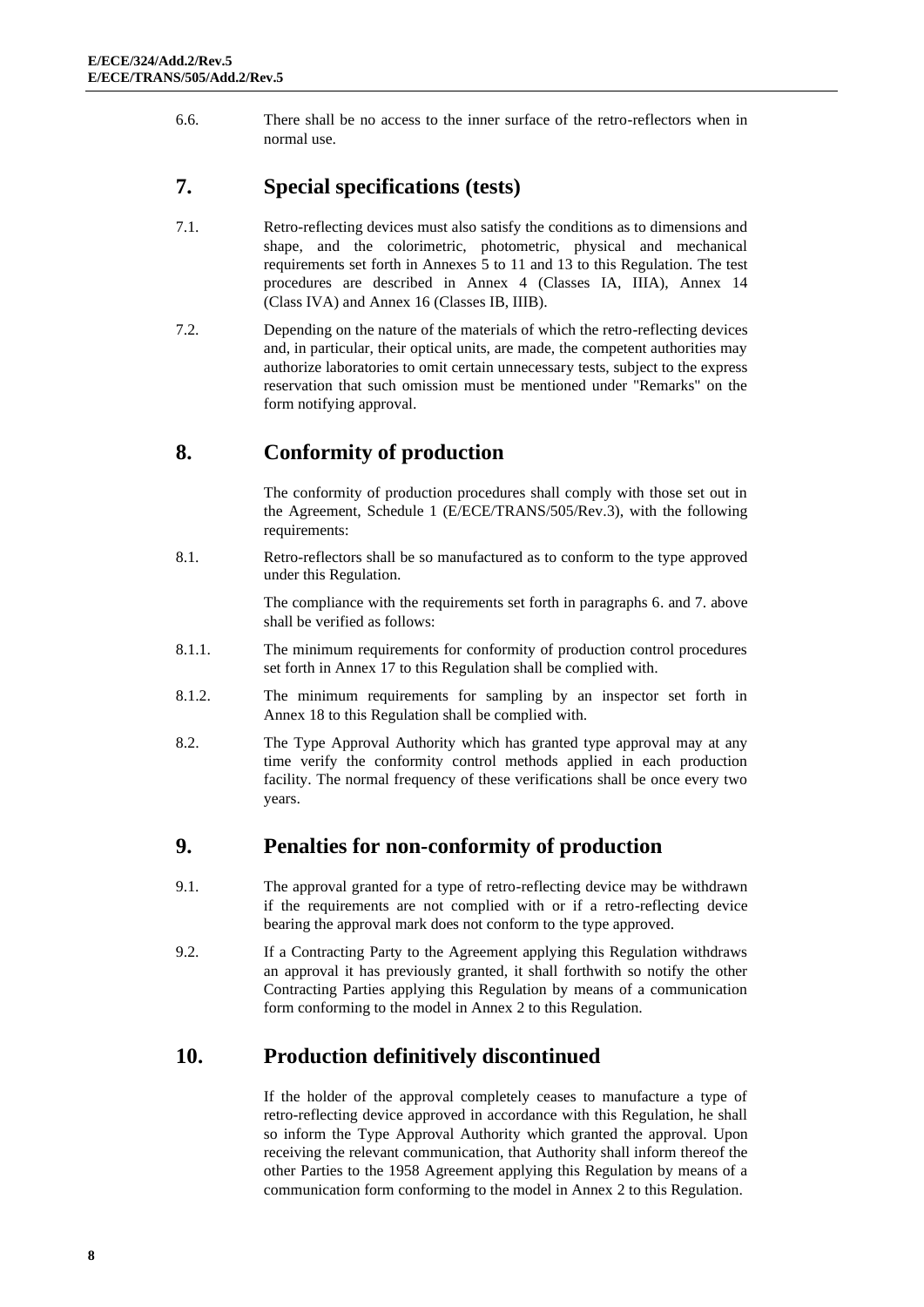#### <span id="page-8-0"></span>**11. Names and addresses of Technical Services responsible for conducting approval tests, and of Type Approval Authorities**

The Contracting Parties to the Agreement applying this Regulation shall communicate to the United Nations secretariat the names and addresses of the Technical Services responsible for conducting approval tests and of the Type Approval Authorities which grant approval and to which forms certifying approval or extension or refusal or withdrawal of approval, issued in other countries, are to be sent.

#### <span id="page-8-1"></span>**12. Transitional provisions<sup>6</sup>**

- 12.1. As from 24 months after the official date of entry into force of UN Regulation No. 150, Contracting Parties applying this Regulation shall cease to grant approvals to this Regulation.
- 12.2. Contracting Parties applying this Regulation shall not refuse to grant extensions of approval to this and any previous series of amendments of this Regulation.
- 12.3. Contracting Parties applying this Regulation shall continue to grant approvals for devices on basis of this and any previous series of amendments to this Regulation, provided that the devices are intended as replacements for fitting to vehicles in use.
- 12.4. Contracting Parties applying this Regulation shall continue to allow fitting or use on a vehicle in use of a device approved to this Regulation as amended by any previous series of amendments, provided that the device is intended for replacement.

<sup>6</sup> The 03 series of amendments does not require changes in the approval number (TRANS/WP.29/815, para. 82).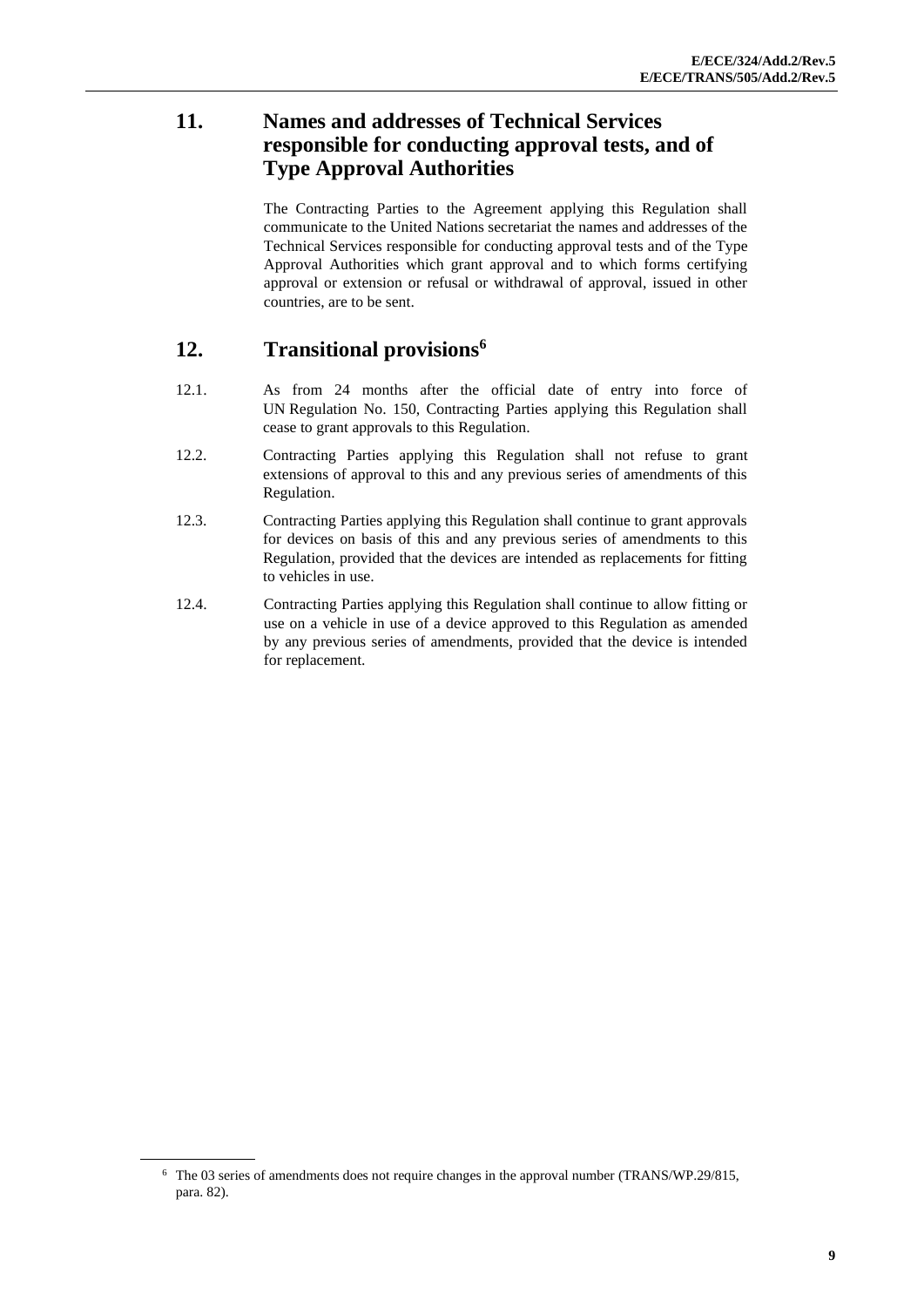# <span id="page-9-1"></span><span id="page-9-0"></span>**Retro-reflecting devices**

# Symbols and units

| A     | $=$ | Area of the illuminating surface of the retro-reflecting device $(cm2)$                                                                                                                                                                                                                                                                                                                                                                |
|-------|-----|----------------------------------------------------------------------------------------------------------------------------------------------------------------------------------------------------------------------------------------------------------------------------------------------------------------------------------------------------------------------------------------------------------------------------------------|
| C     | $=$ | Centre of reference                                                                                                                                                                                                                                                                                                                                                                                                                    |
| NC    | $=$ | Axis of reference                                                                                                                                                                                                                                                                                                                                                                                                                      |
| Rr    | $=$ | Receiver, observer or measuring device                                                                                                                                                                                                                                                                                                                                                                                                 |
| Cr    | $=$ | Centre of receiver                                                                                                                                                                                                                                                                                                                                                                                                                     |
| Ør    | $=$ | Diameter of receiver Rr if circular (cm)                                                                                                                                                                                                                                                                                                                                                                                               |
| Se    | $=$ | Source of illumination                                                                                                                                                                                                                                                                                                                                                                                                                 |
| Сs    | $=$ | Centre of source of illumination                                                                                                                                                                                                                                                                                                                                                                                                       |
| Øs    | $=$ | Diameter of source of illumination (cm)                                                                                                                                                                                                                                                                                                                                                                                                |
| De    | $=$ | Distance from centre $Cs$ to centre $C(m)$                                                                                                                                                                                                                                                                                                                                                                                             |
| D'e   | $=$ | Distance from centre $Cr$ to centre $C(m)$                                                                                                                                                                                                                                                                                                                                                                                             |
| Note: |     | In general, De and D'e are very nearly the same and under normal conditions<br>of observation it may be assumed that $De = D'e$ .                                                                                                                                                                                                                                                                                                      |
| D     | $=$ | Observation distance from and from beyond which the illuminating surface<br>appears to be continuous                                                                                                                                                                                                                                                                                                                                   |
| α     | $=$ | Angle of divergence                                                                                                                                                                                                                                                                                                                                                                                                                    |
| β     | $=$ | Illumination angle. With respect to the line CsC which is always considered<br>to be horizontal, this angle is prefixed by the signs - (left), + (right), + (up) or<br>- (down), according to the position of the source Se in relation to the axis NC,<br>as seen when looking towards the retro-reflecting device. For any direction<br>defined by two angles, vertical and horizontal, the vertical angle is always<br>given first. |
| γ     | $=$ | Angular diameter of the measuring device Rr as seen from point C                                                                                                                                                                                                                                                                                                                                                                       |
| δ     | $=$ | Angular diameter of the source Se as seen from point C                                                                                                                                                                                                                                                                                                                                                                                 |
| ε     | $=$ | Angle of rotation. This angle is positive when the rotation is clockwise as<br>seen when looking towards the illuminating surface. If the retro-reflecting<br>device is marked "TOP", the position thus indicated is taken as the origin.                                                                                                                                                                                              |
| E     | $=$ | Illumination of the retro-reflecting device (lux)                                                                                                                                                                                                                                                                                                                                                                                      |
| CIL.  | $=$ | Coefficient of luminous intensity (millicandelas/lux)<br>Angles are expressed in degrees and minutes.                                                                                                                                                                                                                                                                                                                                  |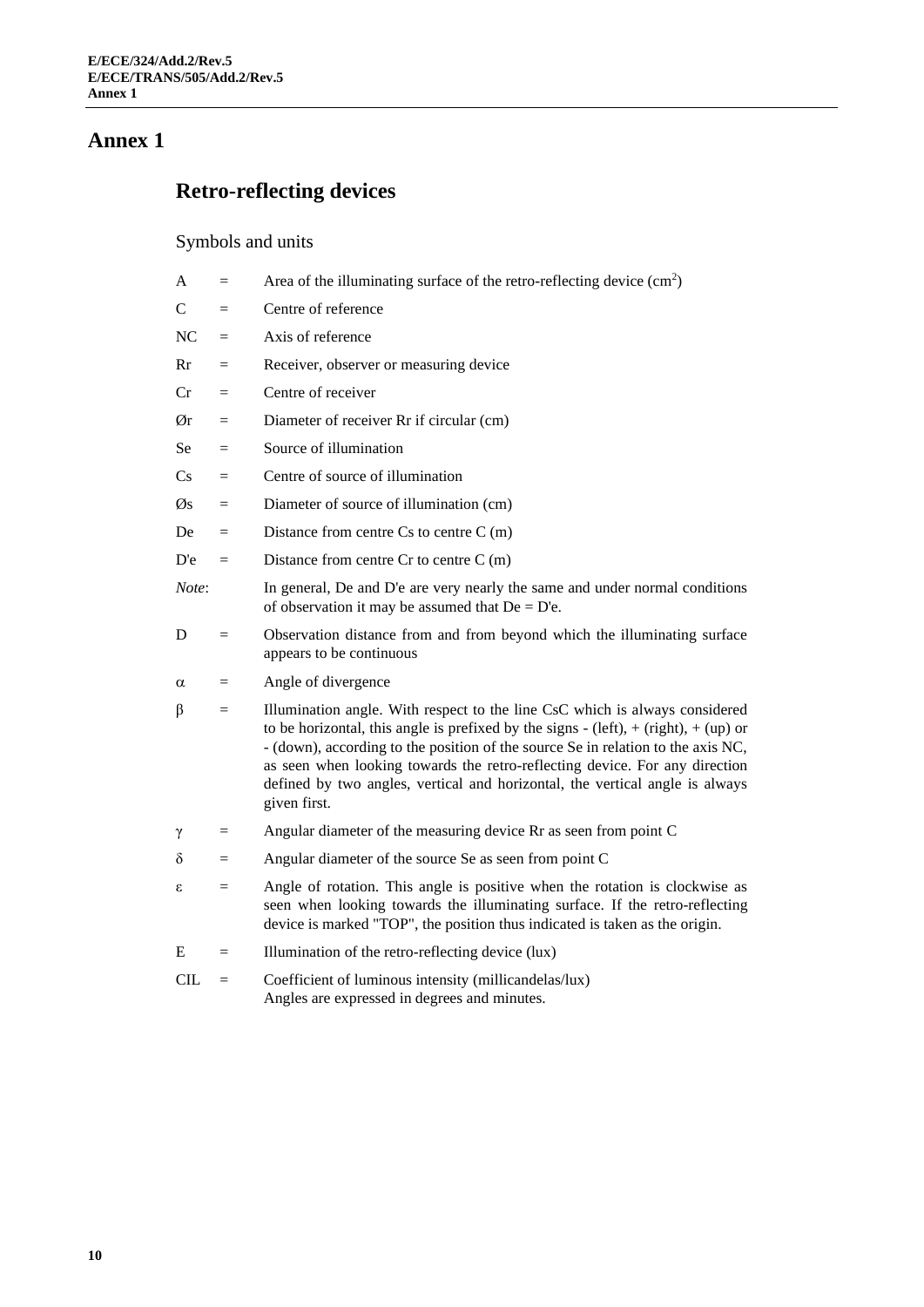# **Retro-reflectors**

# **Symbols**

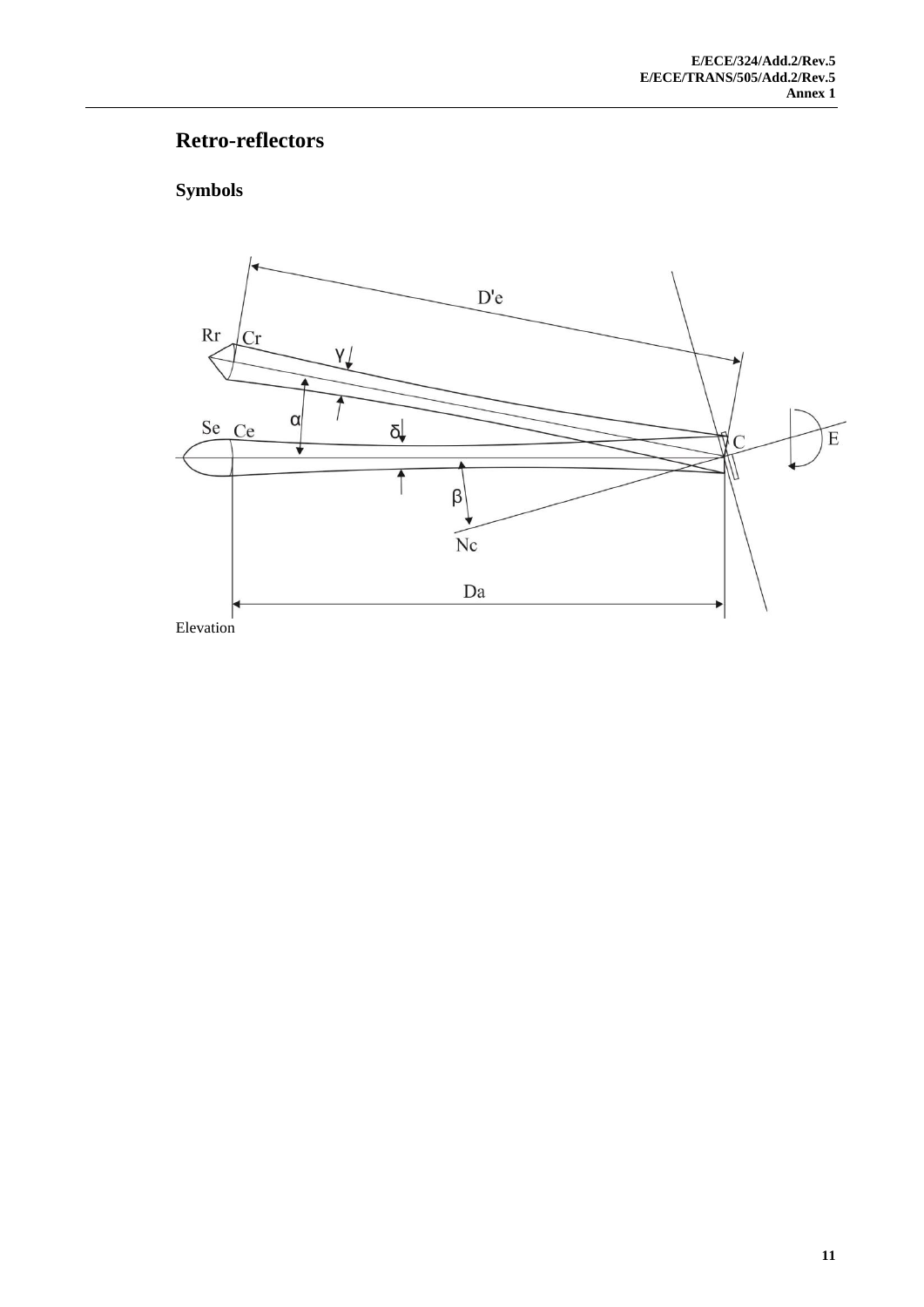# <span id="page-11-1"></span><span id="page-11-0"></span>**Communication**

(Maximum format: A4 (210 x 297 mm))

|                          |                                                                                                                         | issued by: | Name of administration:                                                           |
|--------------------------|-------------------------------------------------------------------------------------------------------------------------|------------|-----------------------------------------------------------------------------------|
| concerning: <sup>2</sup> | Approval granted<br>Approval extended<br>Approval refused<br>Approval withdrawn<br>Production definitively discontinued |            |                                                                                   |
|                          | of a type of retro-reflecting device pursuant to UN Regulation No. 3.                                                   |            |                                                                                   |
|                          |                                                                                                                         |            |                                                                                   |
| 1.                       |                                                                                                                         |            |                                                                                   |
| 2.                       |                                                                                                                         |            |                                                                                   |
| 3.                       |                                                                                                                         |            |                                                                                   |
| 4.                       |                                                                                                                         |            | If applicable, name and address of the manufacturer's representative:             |
| 5.                       |                                                                                                                         |            |                                                                                   |
| 6.                       |                                                                                                                         |            | Technical Service responsible for conducting approval tests:                      |
| 7.                       |                                                                                                                         |            |                                                                                   |
| 8.                       |                                                                                                                         |            |                                                                                   |
| 9.                       | Concise description:                                                                                                    |            |                                                                                   |
|                          |                                                                                                                         |            |                                                                                   |
|                          |                                                                                                                         |            |                                                                                   |
|                          | vehicle: yes/no <sup>2</sup>                                                                                            |            | Installation as an integral part of a lamp which is integrated into the body of a |
|                          | Geometric conditions of installation and relating variations, if any:<br>ground: $yes/no2$                              |            | Only for limited mounting height of equal to or less than 750 mm above the        |
| 10.                      |                                                                                                                         |            |                                                                                   |
| 11.                      |                                                                                                                         |            |                                                                                   |
| 12.                      | Approval granted/refused/extended/withdrawn: <sup>2</sup>                                                               |            |                                                                                   |
| 13.                      |                                                                                                                         |            |                                                                                   |

<sup>&</sup>lt;sup>1</sup> Distinguishing number of the country which has granted/extended/ refused/withdrawn approval (see approval provisions in the Regulation).

 $2$  Strike out what does not apply.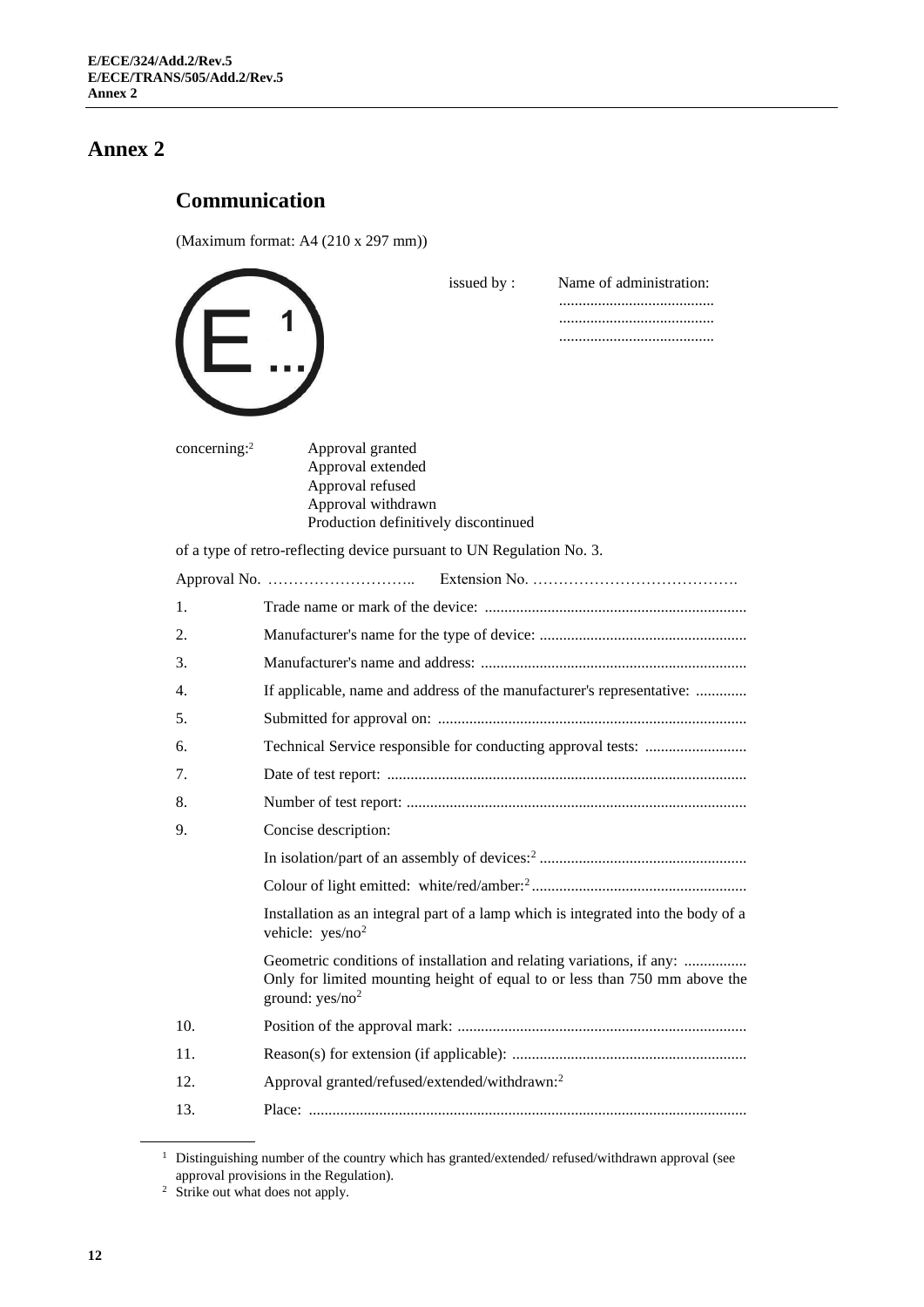| 15 |                                                                                                |
|----|------------------------------------------------------------------------------------------------|
|    | The following documents, bearing the approval number shown above,<br>are available on request: |
|    |                                                                                                |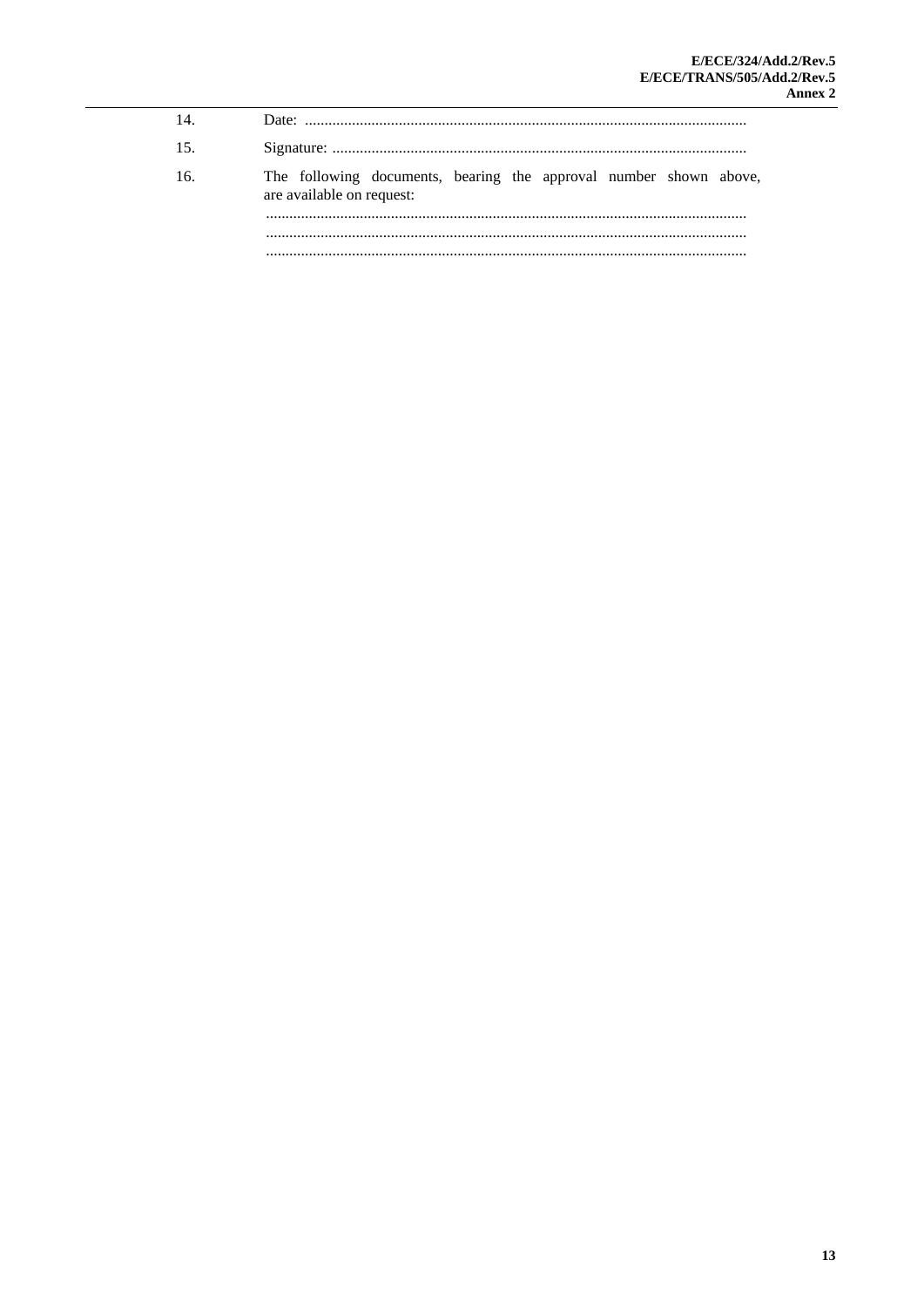#### <span id="page-13-1"></span><span id="page-13-0"></span>**Examples of approval marks<sup>1</sup>**

Figure 1

**Marking for a single retro-reflective device** 



*Note*: The above approval number shall be placed close to, but in any position in relation to, the circle surrounding the letter "E". The digits constituting the approval number shall face the same way as the "E". The group of symbols indicating the class shall be diametrically opposite the approval number.

The vertical arrow starting from a horizontal segment and directed downwards indicates a permissible mounting height of equal to or less than 750 mm from the ground for this device and can be placed either above or below the circle surrounding the letter "E" or at its

<sup>&</sup>lt;sup>1</sup> The 03 series of amendments does not require changes in the approval number (TRANS/WP.29/815, para. 82).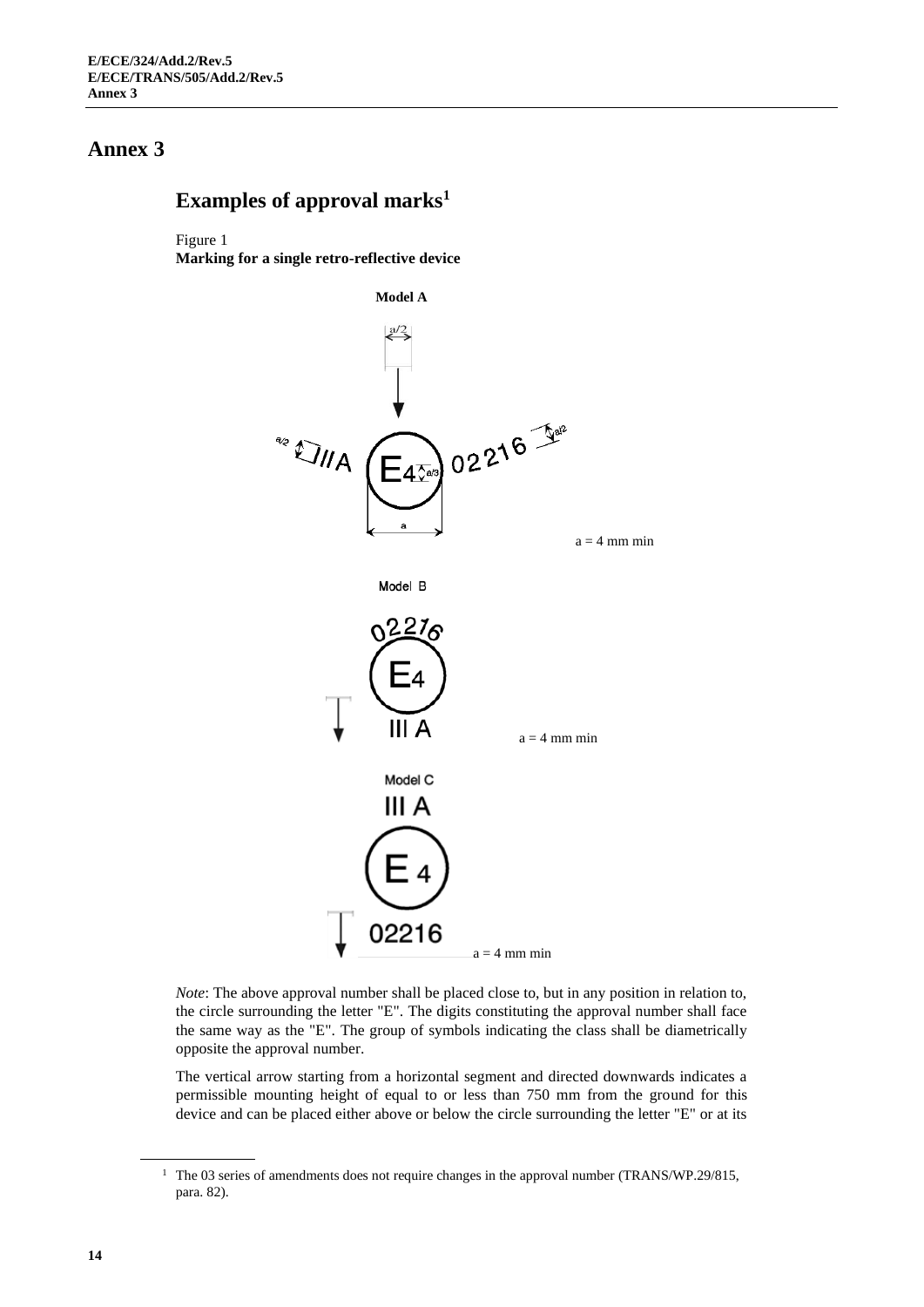side, close to the group of symbols indicating the class or the digits constituting the approval number.

The Type Approval Authorities shall avoid using approval numbers IA, IB, IIIA, IIIB and IVA which might be confused with the class symbols IA, IB, IIIA, IIIB and IVA.

These sketches show various possible arrangements and are given as examples only.

The above approval mark affixed to a retro-reflecting device shows that the type of device concerned has been approved in the Netherlands (E 4) under approval number 02216. The approval number shows that approval was granted in accordance with the requirements of the Regulation as modified by the 02 series of amendments.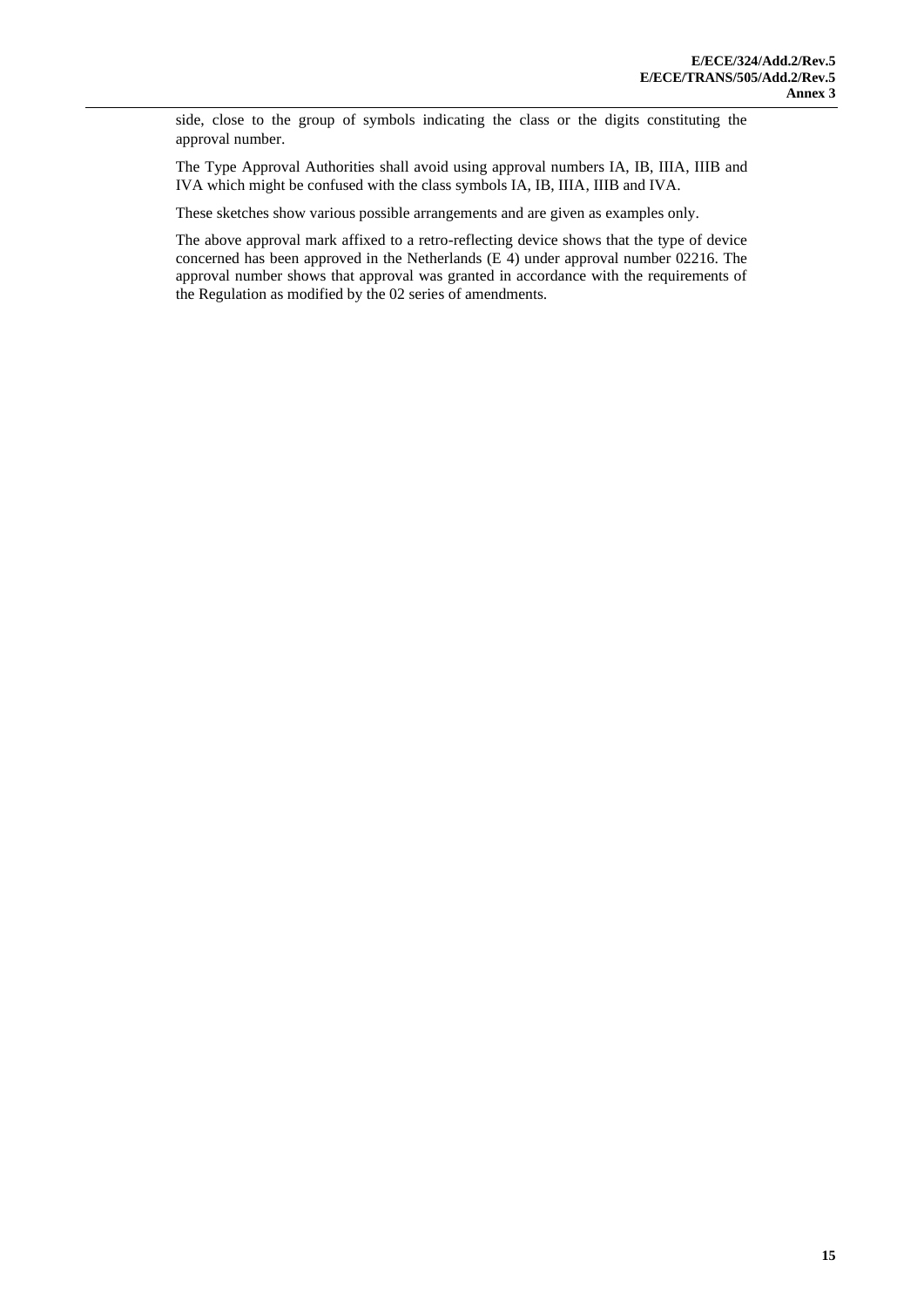#### Figure 2

**Simplified marking for grouped, combined or reciprocally incorporated lamps/devices** 

#### **Model D**

| 3333                  | 2a                     | $\mathbb{R}$ |
|-----------------------|------------------------|--------------|
| $_{02}^{\mathrm{IA}}$ | $00\,$                 | 01           |
| Е<br>${\bf 00}$       | ${\sf AR}$<br>$0 \\ 0$ |              |

#### **Model E**



#### **Model F**

| $^{IA}_{02}$         | $\frac{2a}{00}$                      | $_{01}^{\rm R}$ |
|----------------------|--------------------------------------|-----------------|
| $_{00}^{\mathrm{F}}$ | $^{\rm AR}_{\rm 00}$                 | ${}^{S2}_{01}$  |
|                      |                                      |                 |
|                      | $\overbrace{\phantom{12333}}^{3333}$ |                 |
|                      |                                      |                 |

*Note*: The three examples of approval marks, models D, E and F, represent three possible variants of the marking of a lighting device when two or more lamps are part of the same unit of grouped, combined or reciprocally incorporated lamps. This approval mark shows that the device was approved in the Netherlands (E 4) under approval number 3333 and comprising:

A retro-reflector of Class IA approved in accordance with the 02 series of amendments to UN Regulation No. 3;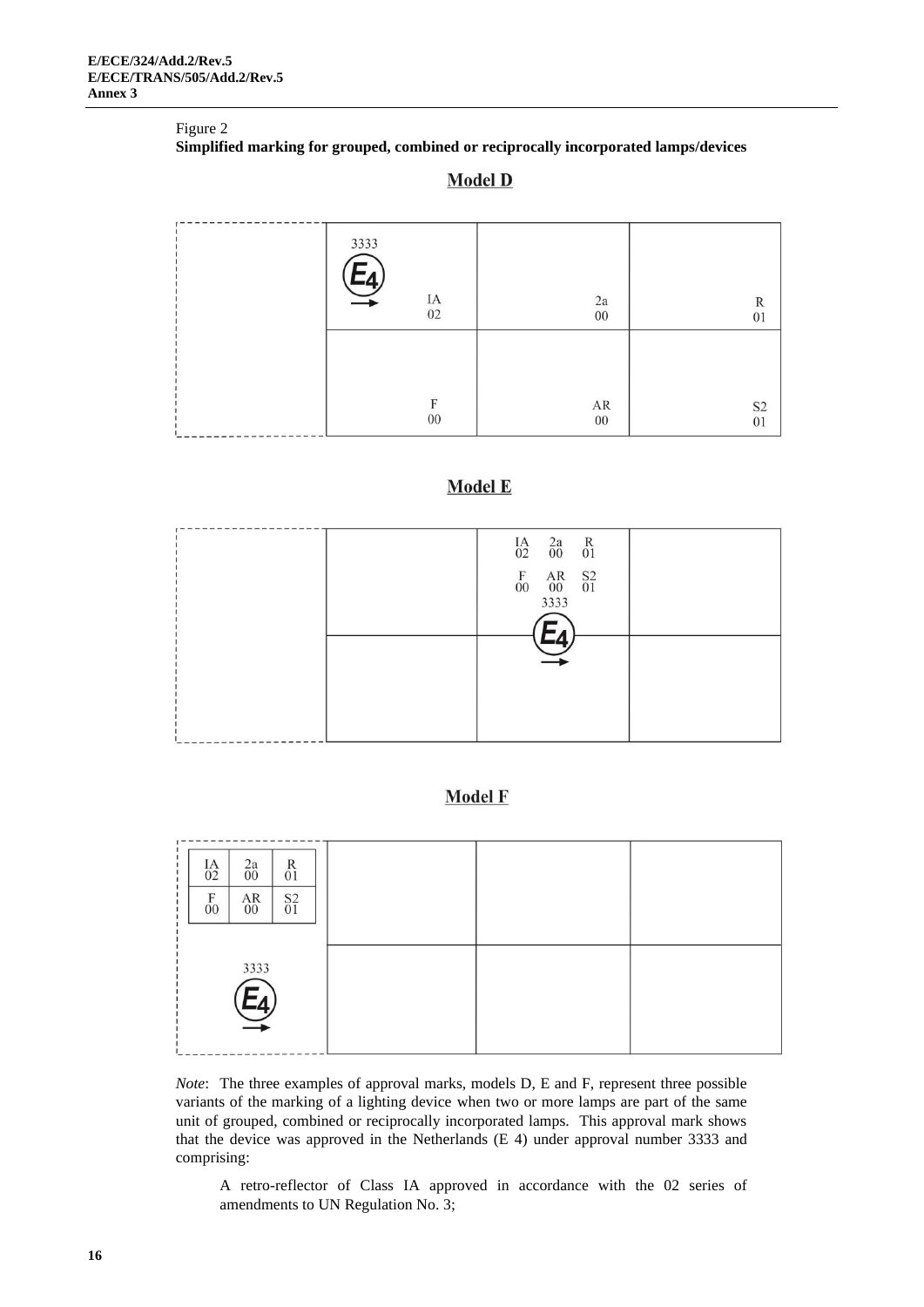A rear direction indicator of category 2a approved in accordance with UN Regulation No. 6 in its original form;

A red rear position lamp (R) approved in accordance with the 01 series of amendments to UN Regulation No. 7;

A rear fog lamp (F) approved in accordance with UN Regulation No. 38 in its original form;

A reversing lamp (AR) approved in accordance with UN Regulation No. 23 in its original form;

A stop lamp with two levels of illumination (S2) approved in accordance with the 01 series of amendments to UN Regulation No. 7.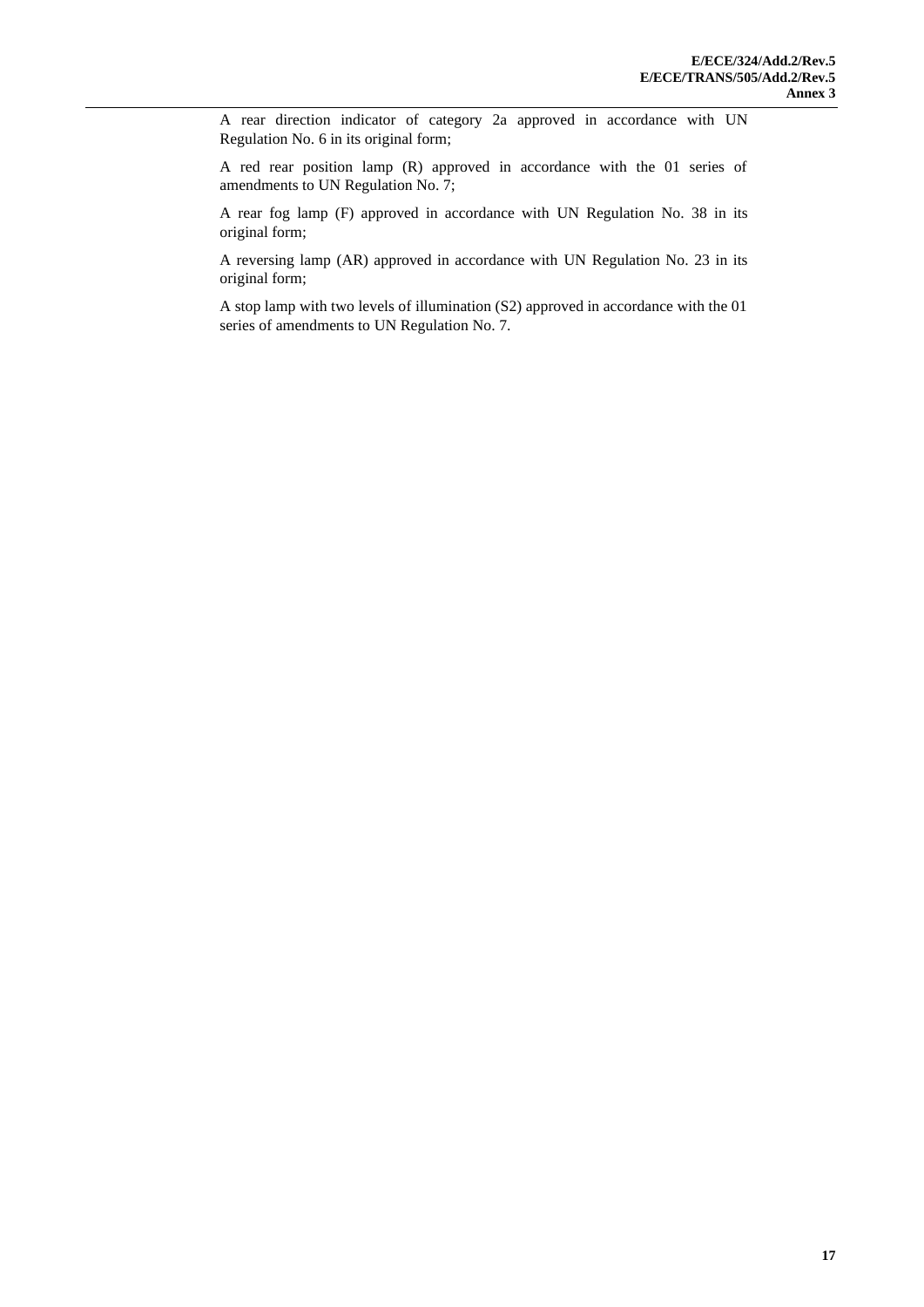#### <span id="page-17-1"></span><span id="page-17-0"></span>**Test procedure - Class IA and Class IIIA**

- 1. The applicant shall submit for approval ten samples which shall be tested in the chronological order indicated in Annex 12.
- 2. After verification of the general specifications (paragraph 6. of the Regulation) and the specifications of shape and dimensions (Annex 5), the ten samples shall be subjected to the heat resistance test described in Annex 10 and at least one hour after this test examined as to their colorimetric characteristics and CIL (Annex 7) for an angle of divergence of 20' and an illumination angle  $V = H = 0^{\circ}$  or if necessary, in the position defined in Annex 7, paragraphs 4. and 4.1. The two retro-reflecting devices giving the minimum and maximum values shall then be fully tested as shown in Annex 7. These two samples shall be kept by the laboratories for any further checks which may be found necessary. The other eight samples shall be divided into four groups of two:

| First group:  | The two samples shall be subjected successively to the<br>water penetration test (Annex 8, paragraph 1.1.) and<br>then, if this test is satisfactory, to the tests for resistance<br>to fuels and lubricants (Annex 8, paragraphs 3. and 4.). |
|---------------|-----------------------------------------------------------------------------------------------------------------------------------------------------------------------------------------------------------------------------------------------|
| Second group: | The two samples shall, if necessary, be subjected to the<br>corrosion test (Annex 8, paragraph 2.), and then to the<br>abrasive-strength test of the rear face of the retro-<br>reflecting device (Annex 8, paragraph 5.).                    |
| Third group:  | The two samples shall be subjected to the test for<br>stability in time of the optical properties of retro-<br>reflecting device (Annex 9).                                                                                                   |
| Fourth group: | The two samples shall be subjected to the colour-<br>fastness test (Annex 11).                                                                                                                                                                |

- 3. After undergoing the tests referred to in the above paragraph, the retroreflecting devices in each group must have:
- 3.1. A colour which satisfies the conditions laid down in Annex 6. This shall be verified by a qualitative method and, in case of doubt, confirmed by a quantitative method.
- 3.2. A CIL which satisfies the conditions laid down in Annex 7. The verification shall be performed only for an angle of divergence of 20' and an illumination angle of  $V = H = 0^{\circ}$  or, if necessary, in the position specified in Annex 7, paragraphs 4. and 4.1.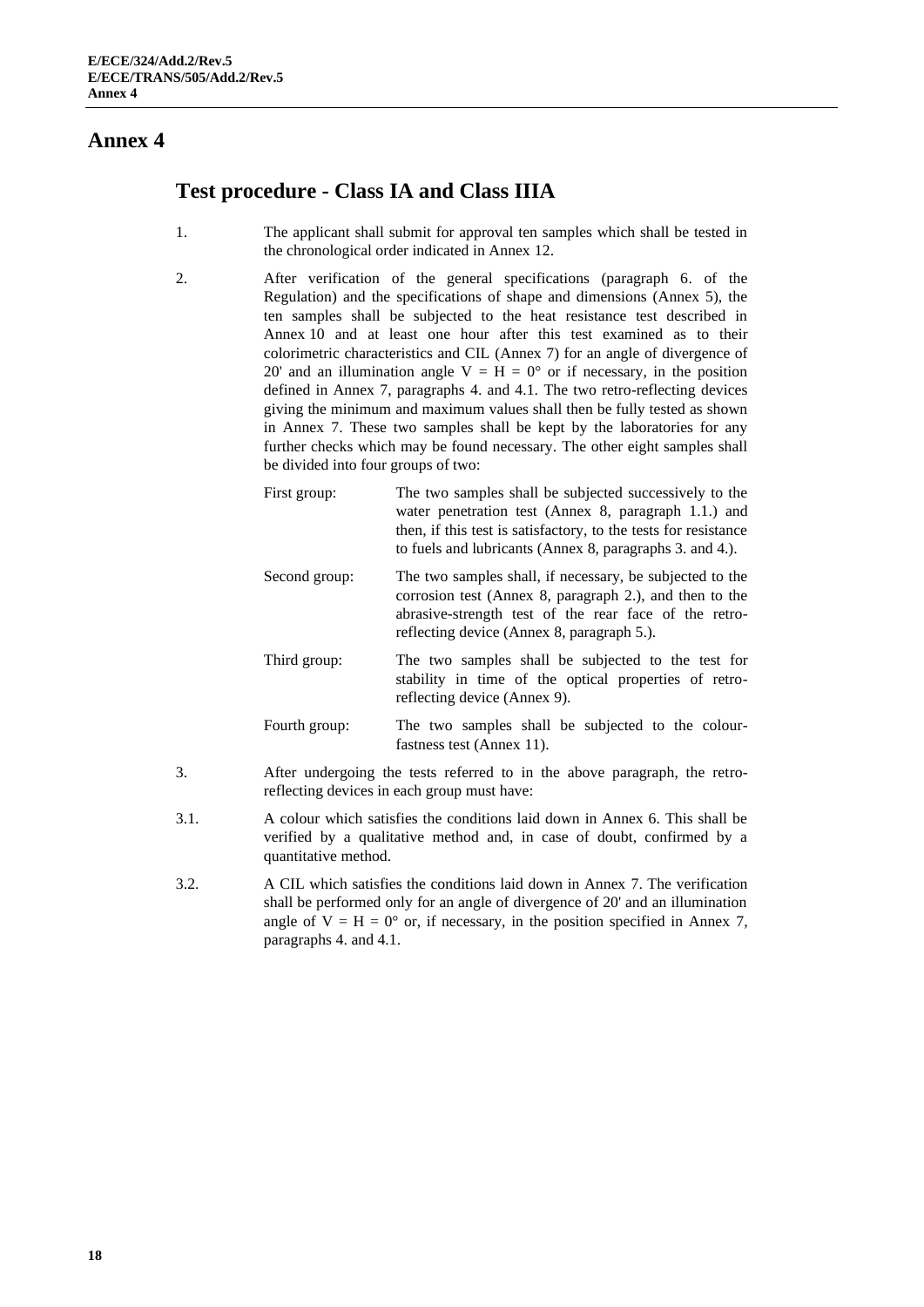#### <span id="page-18-0"></span>**Specifications of shape and dimensions**

- 1. Shape and dimensions of retro-reflecting devices in Class IA or IB
- 1.1. The shape of the illuminating surfaces shall not be easily confused with a triangle at normal observation distances.
- 1.2. The preceding paragraph notwithstanding, a shape resembling the letters or digits of simple form O, I, U or 8 is permissible.
- 2. Shape and dimensions of retro-reflecting devices in Classes IIIA and IIIB (see appendix to this annex)
- 2.1. The illuminating surfaces of retro-reflecting devices in Classes IIIA and IIIB must have the shape or an equilateral triangle. If the word "TOP" is inscribed in one corner, the apex of that corner must be directed upwards.
- 2.2. The illuminating surface may or may not have at its centre a triangular, nonretro-reflecting area, with sides parallel to those of the outer triangle.
- 2.3. The illuminating surface may or may not be continuous. In any case, the shortest distance between two adjacent retro-reflecting optical units must not exceed 15 mm.
- 2.4. The illuminating surface of a retro-reflecting device shall be considered to be continuous if the edges of the illuminating surfaces of adjacent separate optical units are parallel and if the said optical units are evenly distributed over the whole solid surface of the triangle.
- 2.5. If the illuminated surface is not continuous, the number of separate retroreflecting optical units including the corner units shall not be less than four on each side of the triangle.
- 2.5.1. The separate retro-reflecting optical units shall not be replaceable unless they consist of approved retro-reflecting devices in Class IA.
- 2.6. The outside edges of the illuminating surfaces of triangular retro-reflecting devices in Classes IIIA and IIIB shall be between 150 and 200 mm long. In the case of devices of hollow-triangle type, the width of the sides, measured at right angles to the latter, shall be equal to at least 20 per cent of the effective length between the extremities of the illuminating surface.
- 3. Shape and dimensions of retro-reflecting devices in Class IVA
- 3.1. The shape of the light emitting surfaces shall not be easily confused with a triangle at normal observation distances.
- 3.2. The light emitting surface of the retro-reflecting device must be at least 25 cm<sup>2</sup>.
- 4. Compliance with the above specifications shall be verified by visual inspection.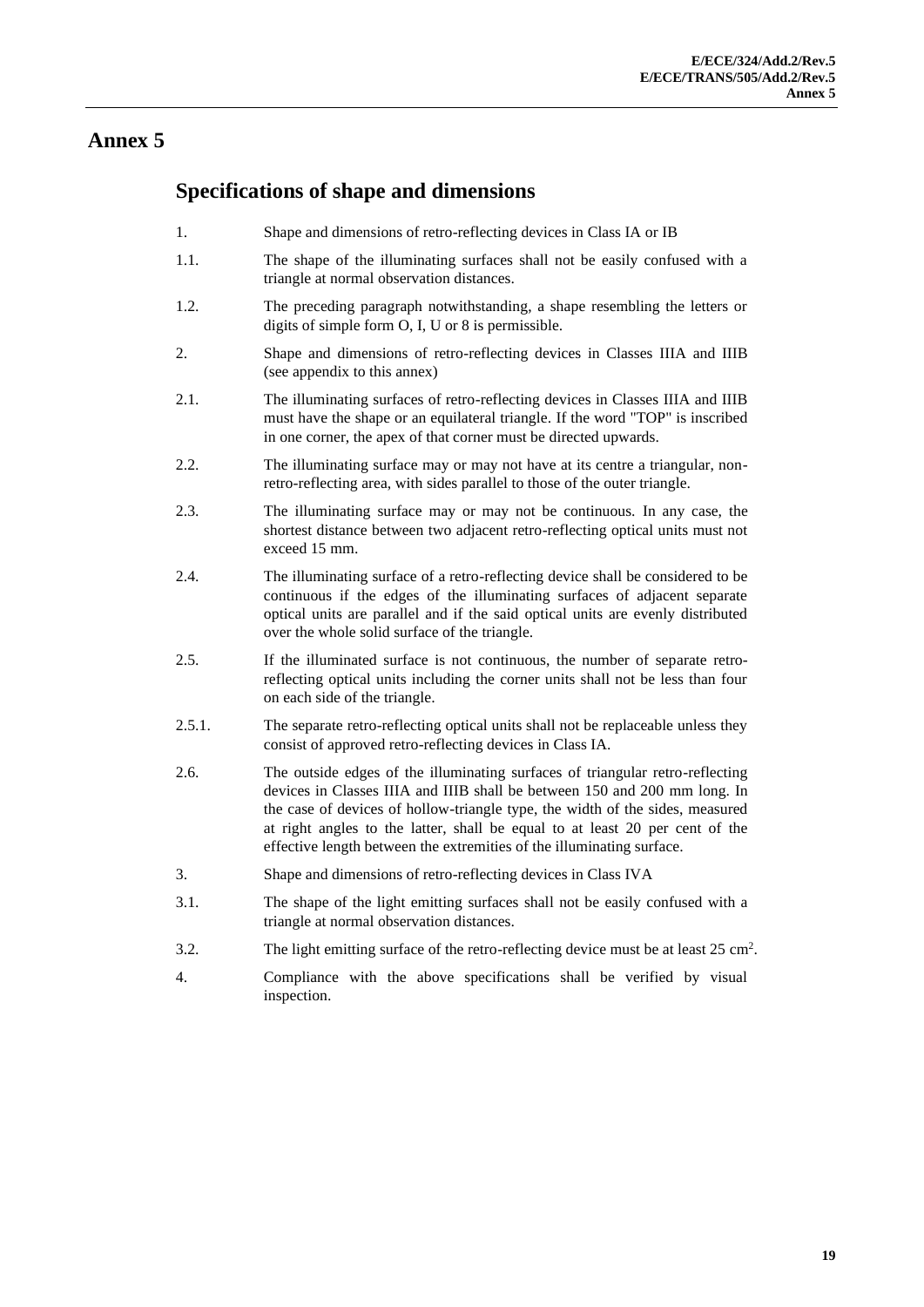# **Annex 5 - Appendix**



# <span id="page-19-0"></span>**Retro-reflectors for trailers - Classes IIIA and IIIB**

*Note*: These sketches are for illustration purposes only.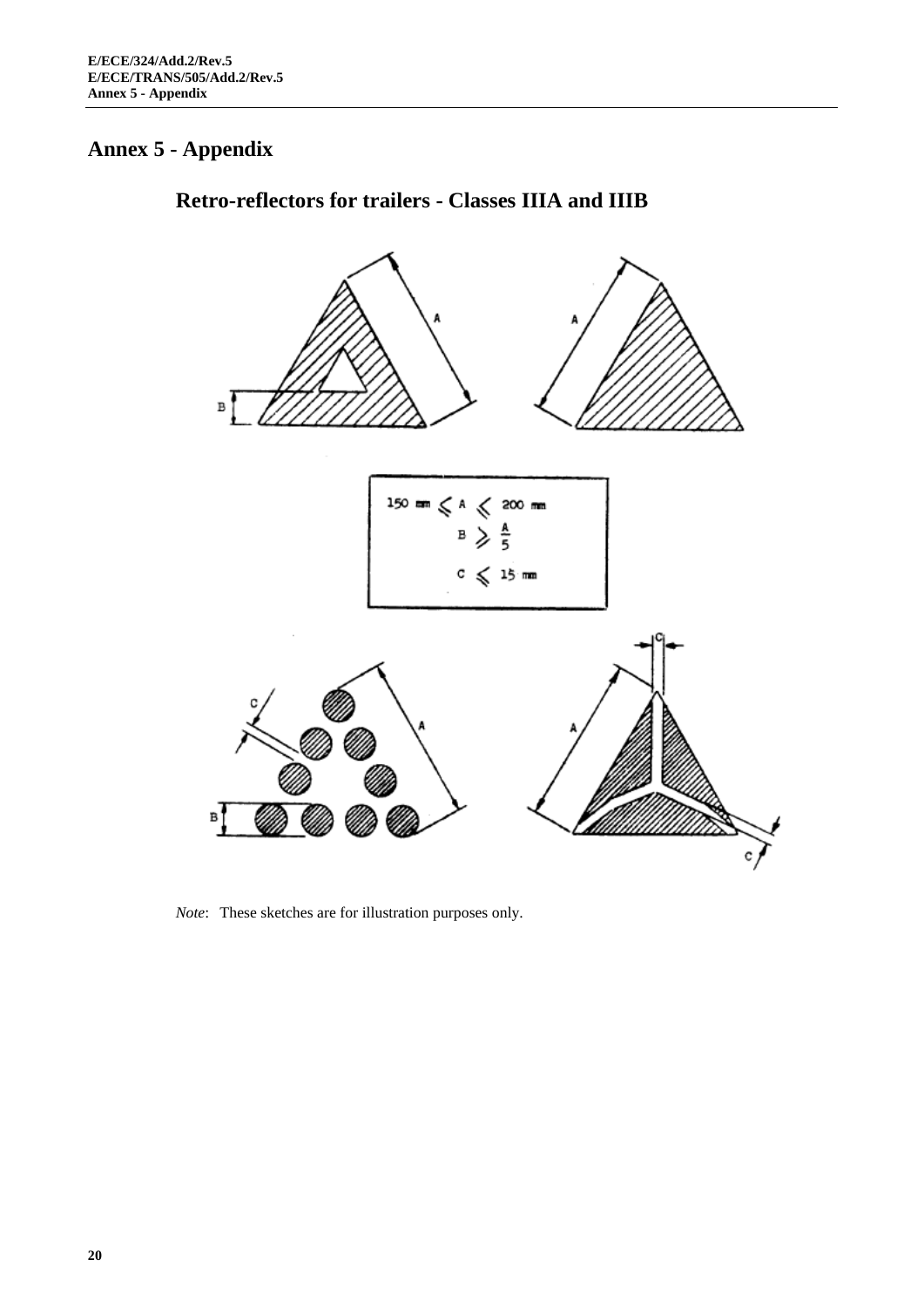#### <span id="page-20-1"></span><span id="page-20-0"></span>**Colorimetric specifications**

- 1. These specifications shall apply only to clear, red or amber retro-reflecting devices.
- 1.1. Retro-reflecting devices may consist of a combined retro-reflecting optical unit and filter, which must be so designed that they cannot be separated under normal conditions of use.
- 1.2. The colouring of retro-reflecting optical units and filters by means of paint or varnish is not permitted.
- 2. When the retro-reflecting device is illuminated by CIE standard illuminant A, with an angle of divergence of 1/3 degrees and an illumination angle of  $V = H = 0$  degree, or, if this produces a colourless surface reflection, an angle  $V = +/-5$  degrees,  $H = 0$  degree, the trichromatic coordinates of the reflected luminous flux must be within the limits according to paragraph 2.30. of UN Regulation No. 48.
- 3. Clear retro-reflecting devices must not produce a selective reflection, that is to say, the trichromatic coordinates "x" and "y" of the standard illuminant "A" used to illuminate the retro-reflecting device must not undergo a change of more than 0.01 after reflection by the retro-reflecting device.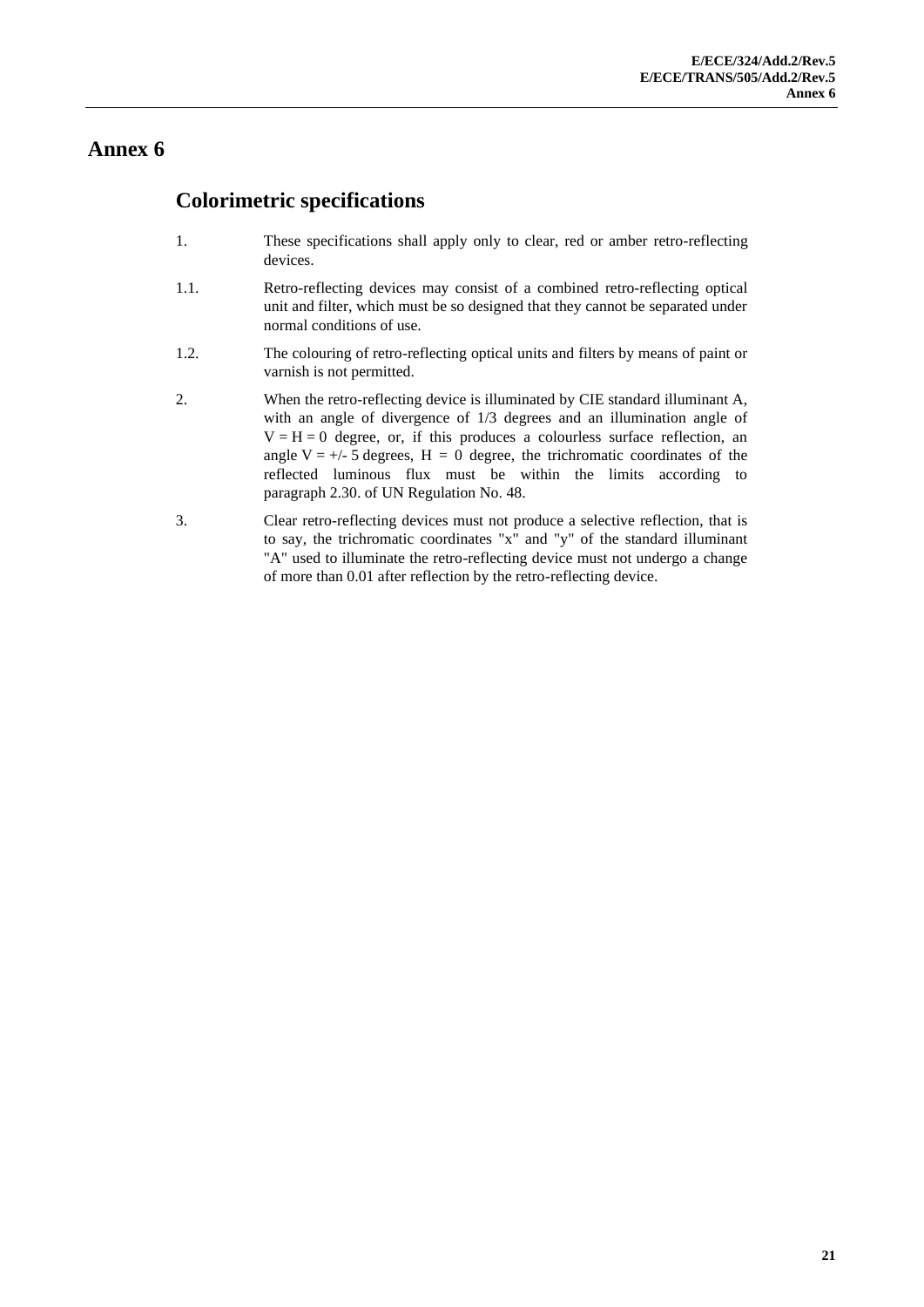#### <span id="page-21-1"></span><span id="page-21-0"></span>**Photometric specifications**

1. When applying for approval, the applicant shall specify one or more or a range of axis of reference, corresponding to the illumination angle  $V = H = 0^{\circ}$  in the table of coefficients of luminous intensity (CIL).

> In the case where more than one or a range of different axis of reference are specified by the manufacturer, the photometric measurements shall be repeated making reference each time to a different axis of reference or to the extreme axis of reference of the range specified by the manufacturer.

- 2. For photometric measurements, only the illuminating surface defined by the planes contiguous to the outermost parts of the optical system of the retroreflecting device as indicated by the manufacturer and contained within a circle of 200 mm diameter for Class IA or IB shall be considered, and the illuminating surface itself shall be limited to  $100 \text{ cm}^2$  though the surfaces of the retro-reflecting optical units need not necessarily attain this area. The manufacturer shall specify the perimeter of the area to be used. In the case of Class IIIA, Class IIIB and Class IVA, the whole of the illuminating surfaces shall be considered without limitation as to size.
- 3. CIL values
- 3.1. Class IA, Class IB, Class IIIA and Class IIIB
- 3.1.1. The CIL values for red retro-reflecting devices must be at least equal to those in the table below, expressed in millicandelas per lux, for the angles of divergence and illumination shown.

| Class      | Angle of divergence<br>$\alpha$ | Illumination angles (in degrees) |             |                  |                  |  |  |  |  |  |  |
|------------|---------------------------------|----------------------------------|-------------|------------------|------------------|--|--|--|--|--|--|
|            |                                 | Vertical<br>V                    | $0^{\circ}$ | $\pm 10^{\circ}$ | $\pm 5^{\circ}$  |  |  |  |  |  |  |
|            |                                 | Horizontal H                     | $0^{\circ}$ | $0^{\circ}$      | $\pm 20^{\circ}$ |  |  |  |  |  |  |
| IA, IB     | 20'                             |                                  | 300         | 200              | 100              |  |  |  |  |  |  |
|            | 1°30'                           |                                  | 5           | 2.8              | 2.5              |  |  |  |  |  |  |
| IIIA, IIIB | 20'                             |                                  | 450         | 200              | 150              |  |  |  |  |  |  |
|            | 1°30'                           |                                  | 12          | 8                | 8                |  |  |  |  |  |  |

CIL values lower than those shown in the last two columns of the above table are not permissible within the solid angle having the reference centre as its apex and bounded by the planes intersecting along the following lines:

$$
(V = \pm 10^{\circ}, H = 0^{\circ})
$$
 (V = ±5<sup>°</sup>, H = ±20<sup>°</sup>).

- 3.1.2. CIL values for amber retro-reflecting devices in Class IA or IB must be at least equal to those in the table of paragraph 3.1.1. above multiplied by the coefficient 2.5.
- 3.1.3. CIL values for colourless retro-reflecting devices in Class IA or IB must be at least equal to those in the table of paragraph 3.1.1. above multiplied by the coefficient 4.
- 3.2. However, in the case where a retro-reflecting device of Class IA, Class IB, Class IIIA or Class IIIB is intended to be installed with its H plane at a mounting height less than 750 mm above the ground, the CIL values are verified only up to an angle of 5° downwards.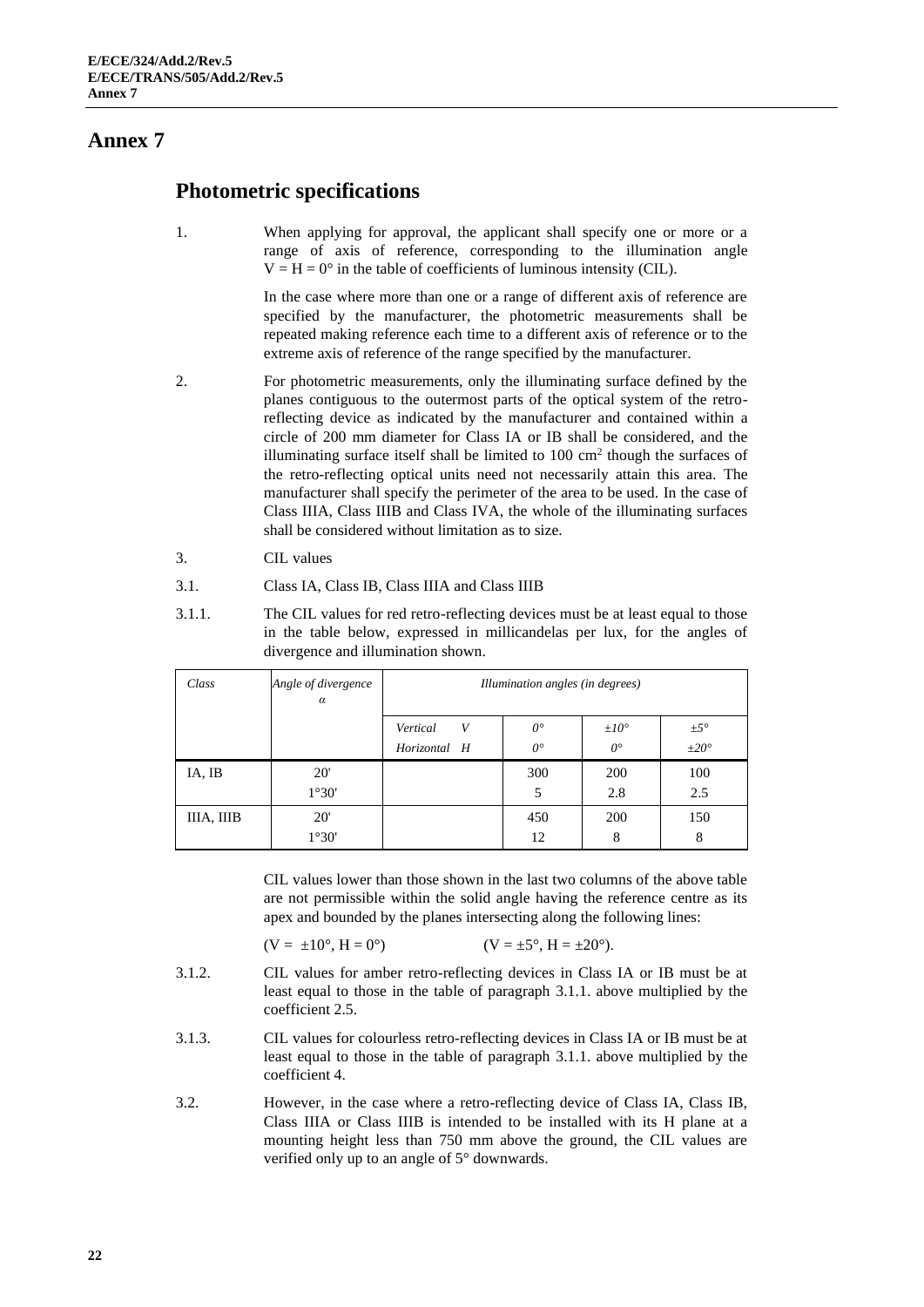3.3. For devices of Class IVA the CIL values must be at least equal to those in the table below, expressed in millicandelas per lux, for the angles of divergence and illumination shown.

| Colour | Angle of<br>divergence<br>$\alpha$ | Illumination angles (in degrees) |                      |                      |                |               |                 |                |  |  |
|--------|------------------------------------|----------------------------------|----------------------|----------------------|----------------|---------------|-----------------|----------------|--|--|
|        |                                    | V<br>Vertical<br>Horizontal H    | $\theta$<br>$\theta$ | $\pm 10$<br>$\theta$ | 0<br>$\pm 20$  | 0<br>$\pm 30$ | $\theta$<br>±40 | 0<br>±50       |  |  |
| White  | 20'                                |                                  | 1,800                | 1,200                | 610            | 540           | 470             | 400            |  |  |
|        | 1°30'                              |                                  | 34                   | 24                   | 15             | 15            | 15              | 15             |  |  |
| Amber  | 20'                                |                                  | 1,125                | 750                  | 380            | 335           | 290             | 250            |  |  |
|        | 1°30'                              |                                  | 21                   | 15                   | 10             | 10            | 10              | 10             |  |  |
| Red    | 20'                                |                                  | 450                  | 300                  | 150            | 135           | 115             | 100            |  |  |
|        | 1°30'                              |                                  | 9                    | 6                    | $\overline{4}$ | 4             | 4               | $\overline{4}$ |  |  |

- 3.4. However, in the case where a retro-reflecting device of Class IVA is intended to be installed with its H plane at a mounting height less than 750 mm above the ground, the CIL values are verified only up to an angle of 5° downwards.
- 4. When the CIL of a retro-reflecting device is measured for an angle β of  $V = H = 0^{\circ}$ , it shall be ascertained whether any mirror effect is produced by slightly turning the device. If there is any such effect, a reading shall be taken with an angle  $\beta$  of  $V = \pm 5^{\circ}$ ,  $H = 0^{\circ}$ . The position adopted shall be that corresponding to the minimum CIL for one of these positions.
- 4.1. With an illumination angle  $\beta$  of V = H = 0°, or the angle specified in paragraph 4. above, and an angle of divergence of 20', retro-reflecting devices which are not marked "TOP" shall be rotated about their axes of reference to the position of minimum CIL, which must conform to the value specified in paragraph 3. above. When the CIL is measured for the other angles of illumination and divergence, the retro-reflecting device shall be placed in the position corresponding to this value of ε. If the specified values are not attained, the device may be rotated about its axis of reference  $\pm 5^{\circ}$ from that position.
- 4.2. With an illumination angle  $\beta$  of V = H = 0°, or the angle specified in paragraph 4. above, and an angle of divergence of 20', retro-reflecting devices marked "TOP" shall be rotated about their axes  $\pm$ 5°. The CIL must not fall below the prescribed value in any position assumed by the device during this rotation.
- 4.3. If for the direction  $V = H = 0^{\circ}$ , and for  $\varepsilon = 0^{\circ}$  the CIL exceeds the specified value by 50 per cent or more, all measurements for all angles of illumination and divergence shall be made for  $\varepsilon = 0^{\circ}$ .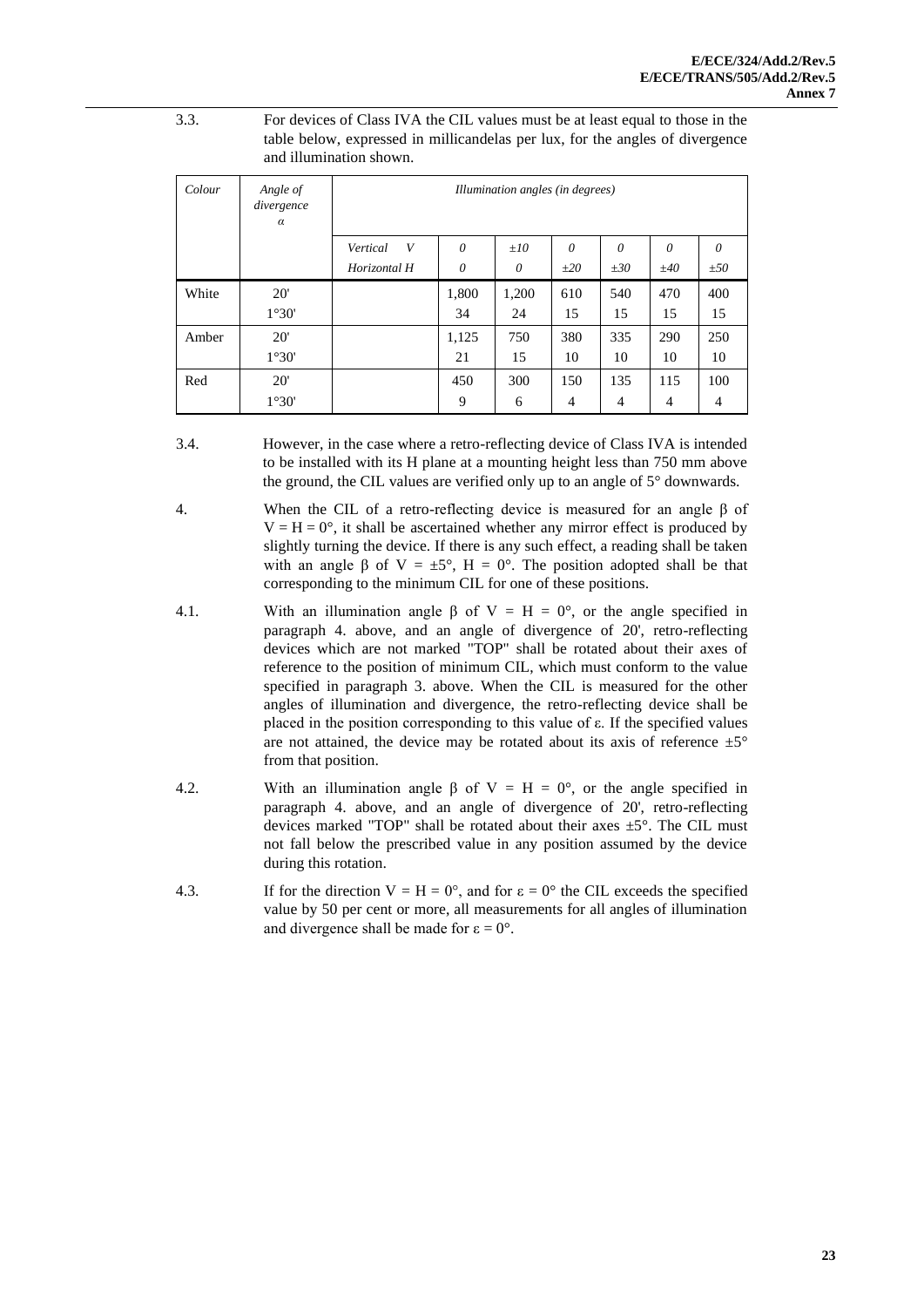#### <span id="page-23-1"></span><span id="page-23-0"></span>**Resistance to external agents**

- 1. Resistance to water and dirt penetration
- 1.1. Water submersion test
- 1.1.1. Retro-reflecting devices whether part of a lamp or not, shall be stripped of all removable parts and immersed for 10 minutes in water at a temperature of  $50 \pm 5$  °C, the highest point of the upper part of the illuminating surface being 20 mm below the surface of the water. This test shall be repeated after turning the retro-reflecting device through 180°, so that the illuminating surface is at the bottom and the rear face is covered by about 20 mm of water. These optical units shall then be immediately immersed in the same conditions in water at a temperature of  $25 \pm 5$  °C.
- 1.1.2. No water shall penetrate to the reflecting surface of the retro-reflecting optical unit. If visual inspection clearly reveals the presence of water, the device shall not be considered to have passed the test.
- 1.1.3. If visual inspection does not reveal the presence of water or in case of doubt, the CIL shall be measured by the method described in Annex 4, paragraph 3.2., or Annex 14, paragraph 4.2., the retro-reflecting device being first lightly shaken to remove excess water from the outside.
- 1.2. Alternative test procedure for Classes IB and IIIB devices

As an alternative, at the request of the manufacturer, the following test (moisture and dust test) shall be applied instead of the submersion-test specified in paragraph 1.1. above.

1.2.1. Moisture test

The test evaluates the ability of the sample device to resist moisture penetration from a water spray and determines the drainage capability of those devices with drain holes or other exposed openings in the device.

1.2.1.1. Water spray test equipment

A water spray cabinet with the following characteristics shall be used:

1.2.1.1.1. Cabinet

The cabinet shall be equipped with a nozzle(s) which provides a solid cone water spray of sufficient angle to completely cover the sample device. The centreline of the nozzle(s) shall be directed downward at an angle of  $45^{\circ} \pm 5^{\circ}$ to the vertical axis of a rotating test platform.

1.2.1.1.2. Rotating test platform

The rotating test platform shall have a minimum diameter of 140 mm and rotate about a vertical axis in the centre of the cabinet.

1.2.1.1.3. Precipitation rate

The precipitation rate of the water spray at the device shall be  $2.5$  (+1.6/-0) mm/min as measured with a vertical cylindrical collector centred on the vertical axis of the rotating test platform. The height of the collector shall be 100 mm and the inside diameter shall be a minimum of 140 mm.

1.2.1.2. Water spray test procedure

A sample device mounted on a test fixture, with initial CIL measured and recorded shall be subjected to a water spray as follows: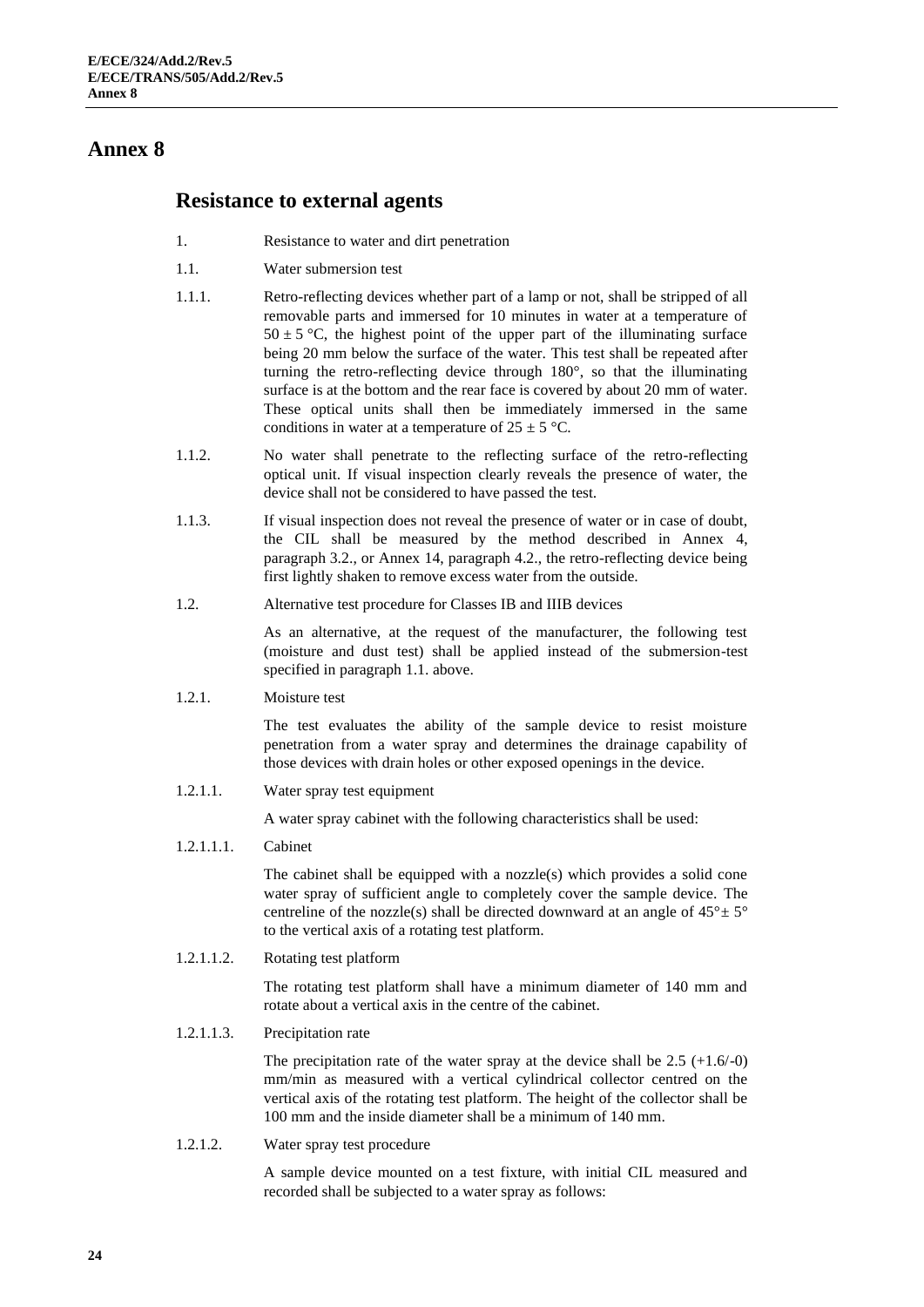1.2.1.2.1. Device openings

All drain holes and other openings shall remain open. Drain wicks, when used, shall be tested in the device.

1.2.1.2.2. Rotational speed

The device shall be rotated about its vertical axis at a rate of  $4.0 \pm 0.5$  min<sup>-1</sup>.

- 1.2.1.2.3. If the retro-reflector is reciprocally incorporated or grouped with signalling or lighting functions, these functions shall be operated at design voltage according to a cycle of 5 min ON (in flashing mode, where appropriate), 55 min OFF.
- 1.2.1.2.4. Test duration

The water spray test shall last 12 hours (12 cycles of 5/55 min).

1.2.1.2.5. Drain period

The rotation and the water spray shall be turned OFF and the device allowed to drain for 1 hour with the cabinet door closed.

1.2.1.2.6. Sample evaluation

Upon completion of the drain period. The interior of the device shall be observed for moisture accumulation. No standing pool of water shall be allowed to be formed, or which can be formed by tapping or tilting the device. The CIL shall be measured according to the method specified in Annex 4 paragraph 3.2. after having dried the exterior of the device with a dry cotton cloth.

1.2.2. Dust exposure test

This test evaluates the ability of the sample device to resist dust penetration which could significantly affect the photometric output of the retro-reflector.

1.2.2.1. Dust exposure test equipment

The following equipment shall be used to test for dust exposure:

1.2.2.1.1. Dust exposure test chamber

The interior of the test chamber shall be cubical in shape in size 0.9 to 1.5 m per side. The bottom may be "hopper shaped" to aid in collecting the dust. The internal chamber volume, not including a "hopper shaped" bottom shall be 2 m<sup>3</sup> maximum and shall be charged with 3 to 5 kg of the test dust. The chamber shall have the capability of agitating the test dust by means of compressed air or blower fans in such a way that the dust is diffused throughout the chamber.

1.2.2.1.2. The dust

The test dust used shall be fine powdered cement in accordance with standard ASTM C 150-84.\*

1.2.2.2. Dust exposure test procedure

A sample device, mounted on a test fixture, with the initial CIL measured and recorded, shall be exposed to dust as follows:

1.2.2.2.1. Device openings

All drain holes and other openings shall remain open. Drain wicks, when used, shall be tested in the device.

<sup>\*</sup> American Society for Testing and Materials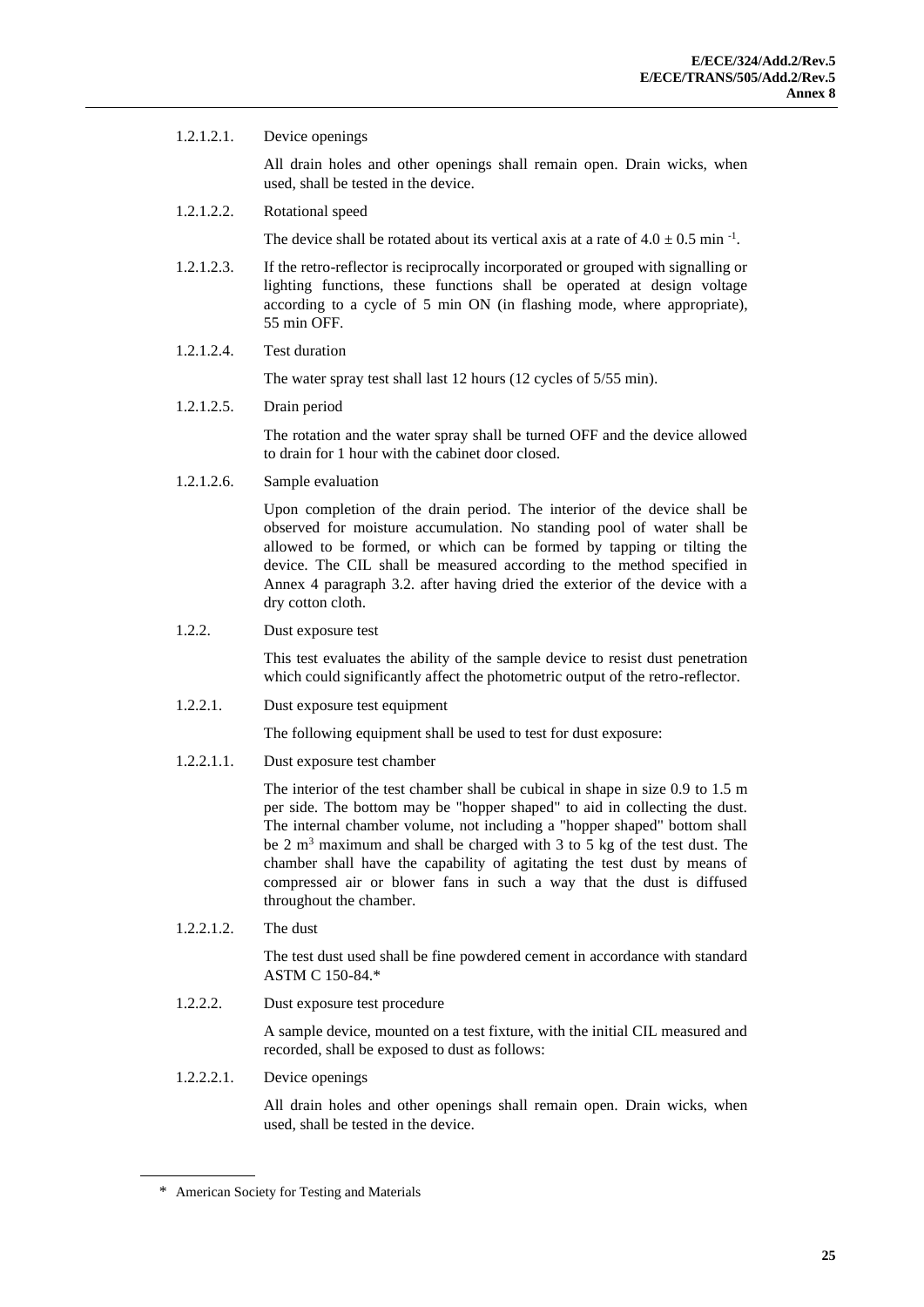#### 1.2.2.2.2. Dust exposure

The mounted device shall be placed in the dust chamber no closer than 150 mm from a wall. Devices with a length exceeding 600 mm shall be horizontally centred in the test chamber. The test dust shall be agitated as completely as possible by compressed air or blower(s) at intervals of 15 min for a period of 2 to 15 s for the duration of 5 hours. The dust shall be allowed to settle between the agitation periods.

1.2.2.2.3. Measured sample evaluation

Upon completion of the dust exposure test, the exterior of the device shall be cleaned and dried with a dry cotton cloth and the CIL measured according to the method specified in Annex 4, paragraph 3.2.

- 2. Resistance to corrosion
- 2.1. Retro-reflecting devices must be so designed that they retain the prescribed photometric and colorimetric characteristics despite the humidity and corrosive influences to which they are normally exposed. The resistance of the front surface to tarnishing and of the protection of the rear face to deterioration shall be checked, particularly when an essential metal component seems liable to be attacked.
- 2.2. The retro-reflecting device, or the lamp if the device is combined with a light, shall be stripped of all removable parts and subjected to the action of a saline mist for a period of 50 hours, comprising two periods of exposure of 24 hours each, separated by an interval of two hours during which the sample is allowed to dry.
- 2.3. The saline mist shall be produced by atomizing, at a temperature of 35 °C  $\pm$  2 °C, a saline solution obtained by dissolving 20  $\pm$  2 parts by weight of sodium chloride in 80 parts of distilled water containing not more than 0.02 per cent of impurities.
- 2.4. Immediately after completion of the test, the sample must not show signs of excessive corrosion liable to impair the efficiency of the device.
- 3. Resistance to fuels

The outer surface of the retro-reflecting device and, in particular, of the illuminating surface, shall be lightly wiped with a cotton cloth soaked in a mixture of 70 vol. per cent of n-heptane and 30 vol. per cent of toluol. After about five minutes, the surface shall be inspected visually. It must not show any apparent surface changes, except that slight surface cracks will not be objected to.

4. Resistance to lubricating oils

The outer surface of the retro-reflecting device and, in particular, the illuminating surface, shall be lightly wiped with a cotton cloth soaked in a detergent lubricating oil. After about 5 minutes, the surface shall be cleaned. The CIL shall then be measured (Annex 4, paragraph 3.2. or Annex 14, paragraph 4.2.).

- 5. Resistance of the accessible rear face of mirror-backed retro-reflecting devices
- 5.1. After having brushed the rear face of the retro-reflecting device with a hard nylon brush, a cotton cloth soaked in the mixture, defined in paragraph 3. Above shall be applied to the said rear face for one minute. The cotton cloth is then removed and the retro-reflecting device left to dry.
- 5.2. As soon as evaporation is completed, an abrasion test shall be made by brushing the rear face with the same nylon brush as before.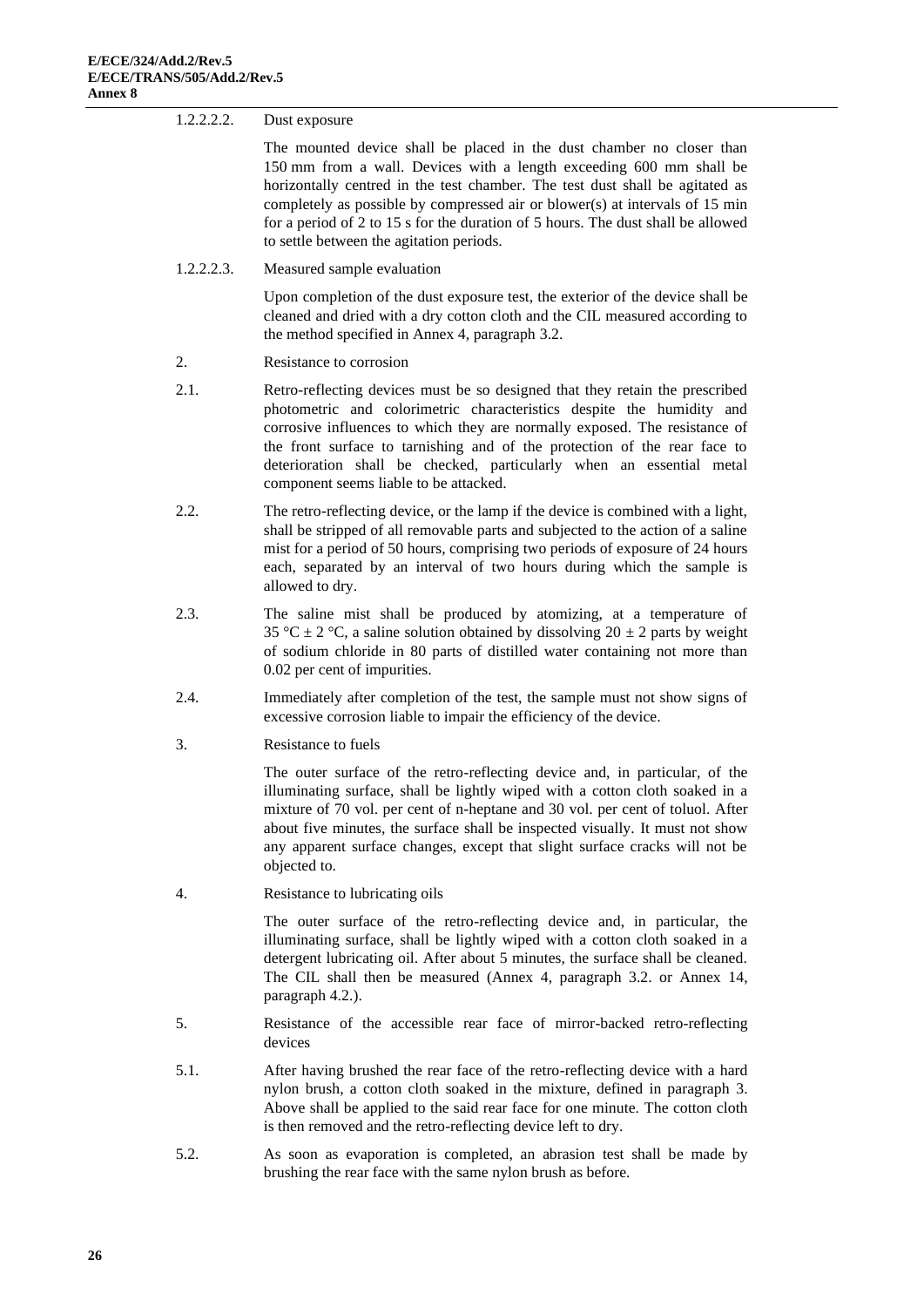5.3. The CIL shall then be measured (Annex 4, paragraph 3.2. or Annex 14, paragraph 4.2.) after the whole surface of the mirror-backed rear face has been covered with Indian ink.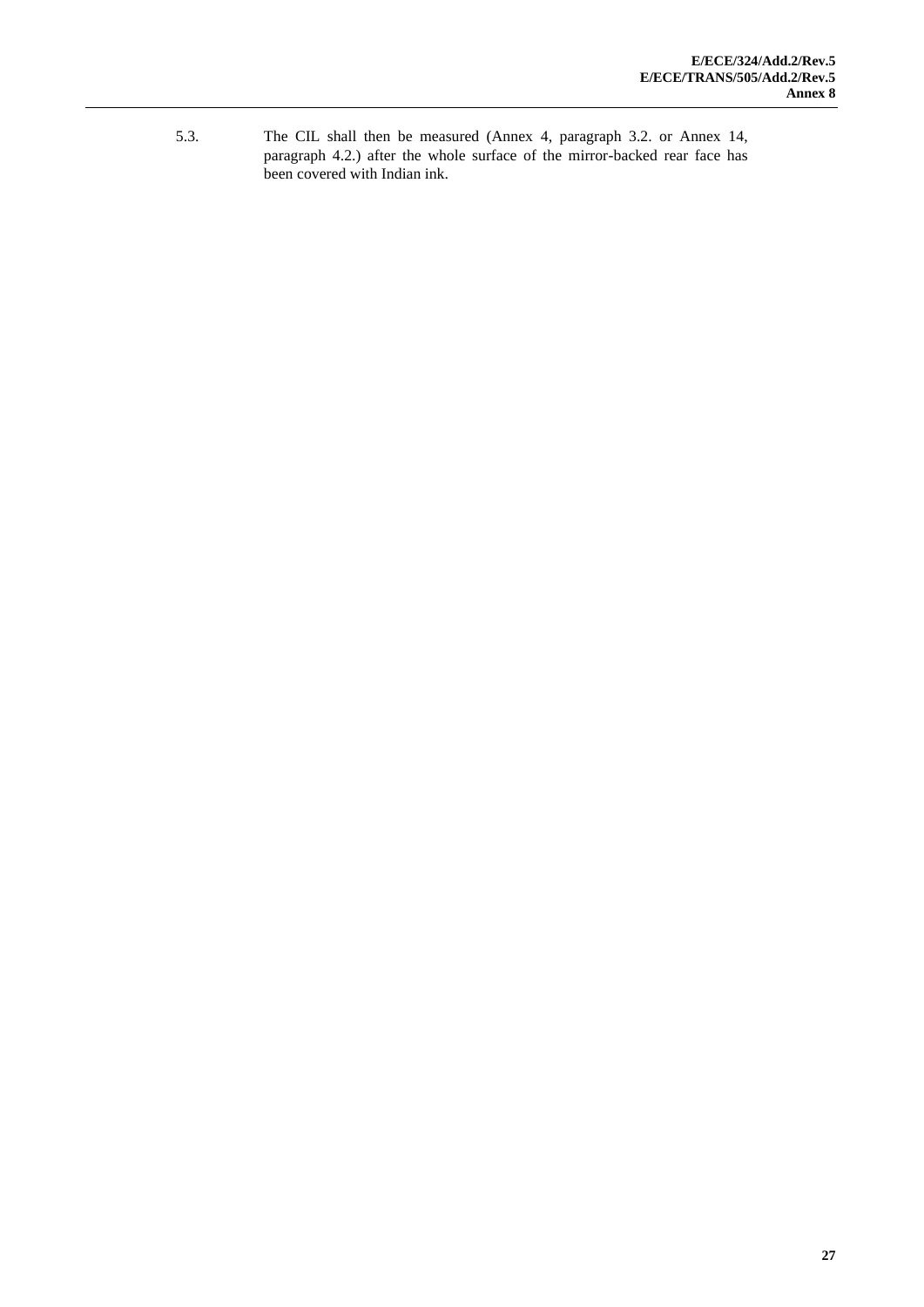#### <span id="page-27-1"></span><span id="page-27-0"></span>**Stability in time of the optical properties<sup>1</sup> of retro-reflecting devices**

- 1. The Type Approval Authority which granted approval shall have the right to check the stability in time of the optical properties of a type of retroreflecting device in service.
- 2. The competent authorities of countries other than the country in which approval was granted may carry out similar checks in their territory. If a type of retro-reflector in use exhibits a systematic defect, the said authorities shall transmit any components removed for examination to the Type Approval Authority which granted approval, with a request for its opinion.
- 3. In the absence of other criteria, the concept of "systematic defect" of a type of retro-reflector in use shall be interpreted in conformity with the intention of paragraph 6.1. of this Regulation.

<sup>&</sup>lt;sup>1</sup> Despite the importance of tests to check the stability in time of the optical properties of retroreflecting devices, it is in the present state of the art not yet possible to assess this stability by laboratory tests of limited duration.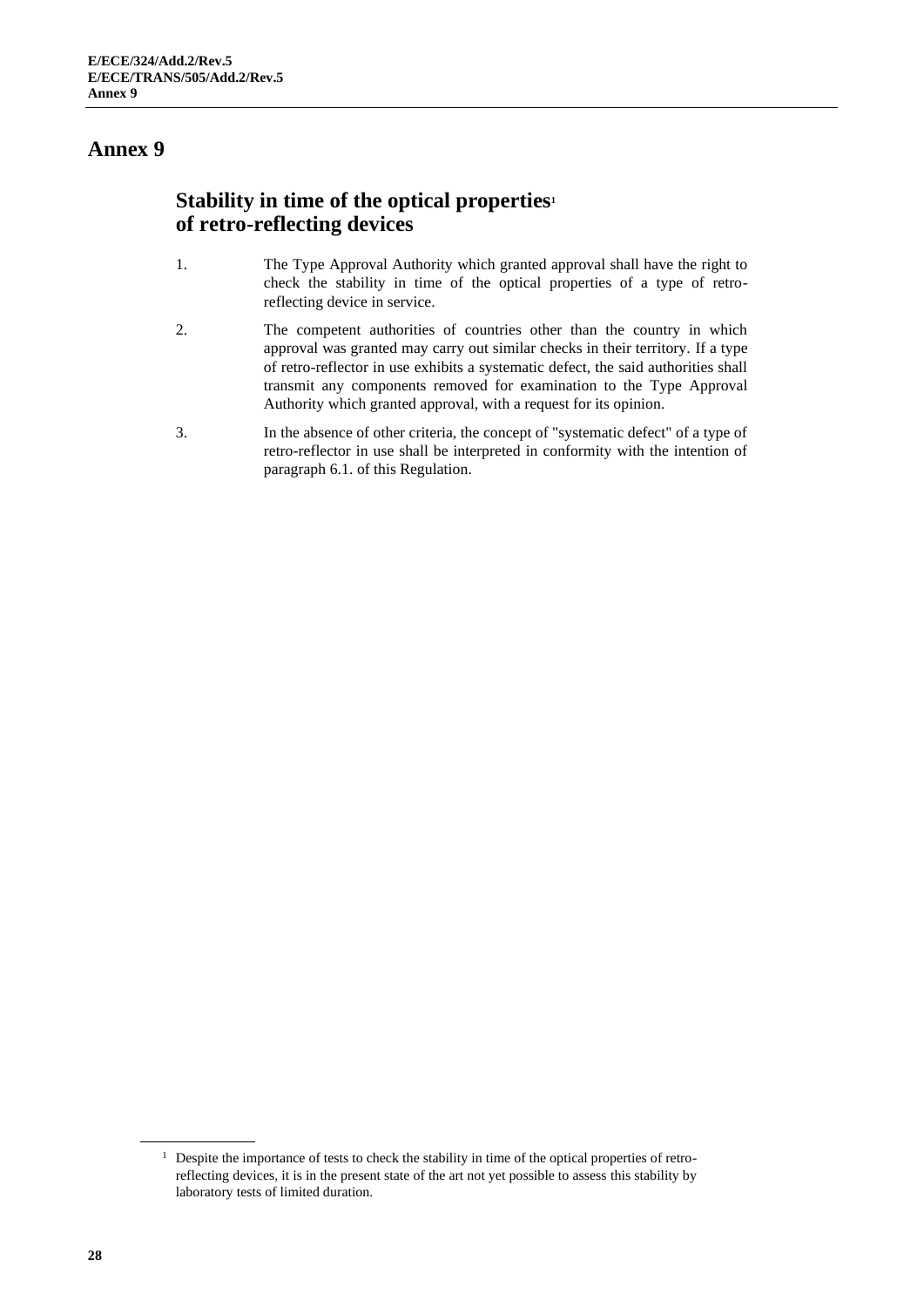#### <span id="page-28-1"></span><span id="page-28-0"></span>**Resistance to heat**

- 1. The retro-reflecting device shall be kept for 48 consecutive hours in a dry atmosphere at a temperature of 65 °C  $\pm$  2 °C.
- 2. After this test, no cracking or appreciable distortion of the retro-reflecting device and, in particular, of its optical component must be visible.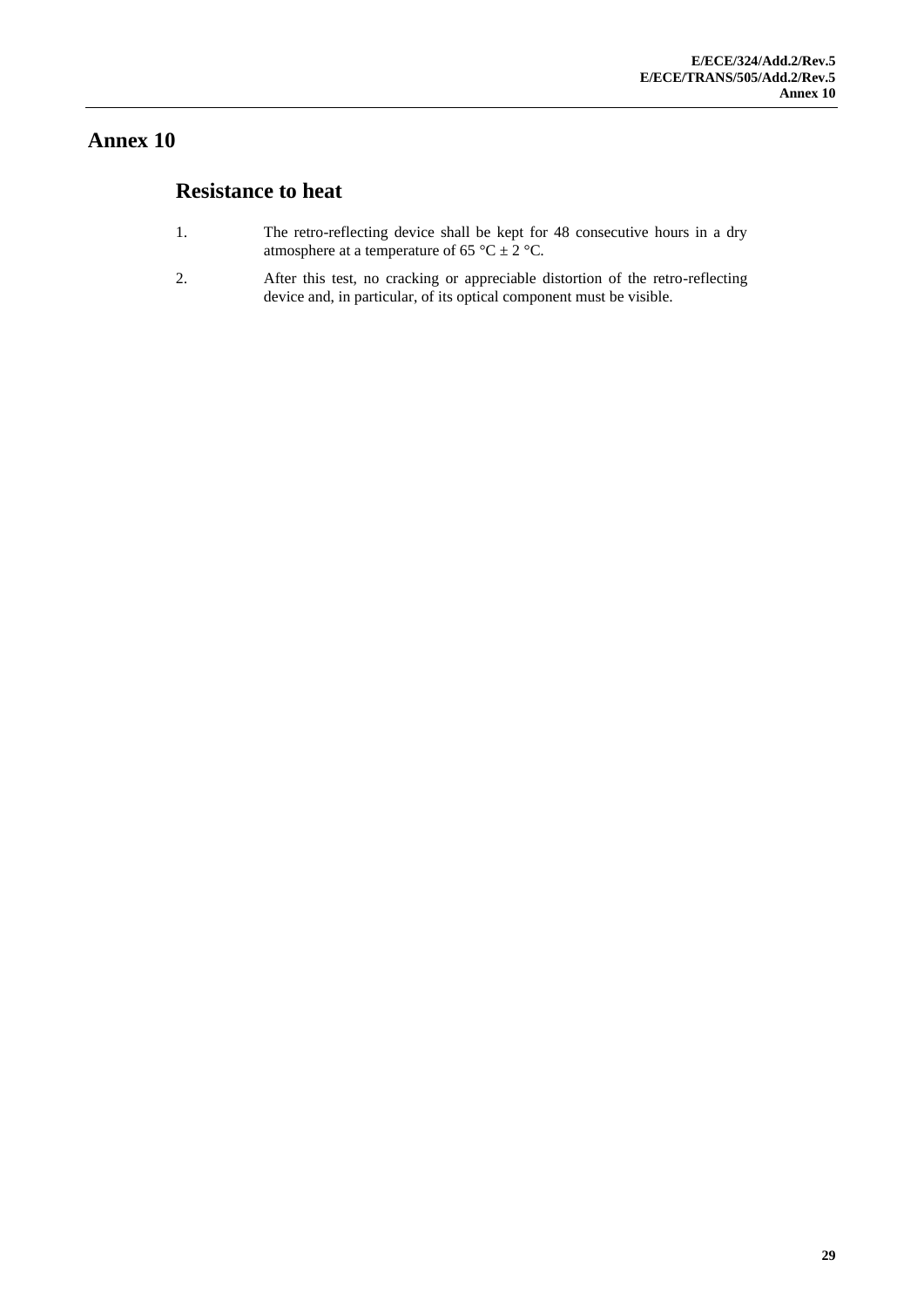#### <span id="page-29-1"></span><span id="page-29-0"></span>**Colour-fastness<sup>1</sup>**

- 1. The Type Approval Authority which granted approval shall have the right to check the colour-fastness of a type of retro-reflecting device in service.
- 2. The competent authorities of countries other than the country in which approval was granted may carry out similar checks in their territory. If a type of retro-reflector in use exhibits a systematic defect, the said authorities shall transmit any components removed for examination to the Type Approval Authority which granted approval, with a request for its opinion.
- 3. In the absence of other criteria, the concept "systematic defect" of a type of retro-reflector in use shall be interpreted in conformity with the intention of paragraph 9.1. of this Regulation.

 $<sup>1</sup>$  Despite the importance of tests to check the colour-fastness of retro-reflecting devices, it is in the</sup> present state of the art not yet possible to assess colour-fastness by laboratory tests of limited duration.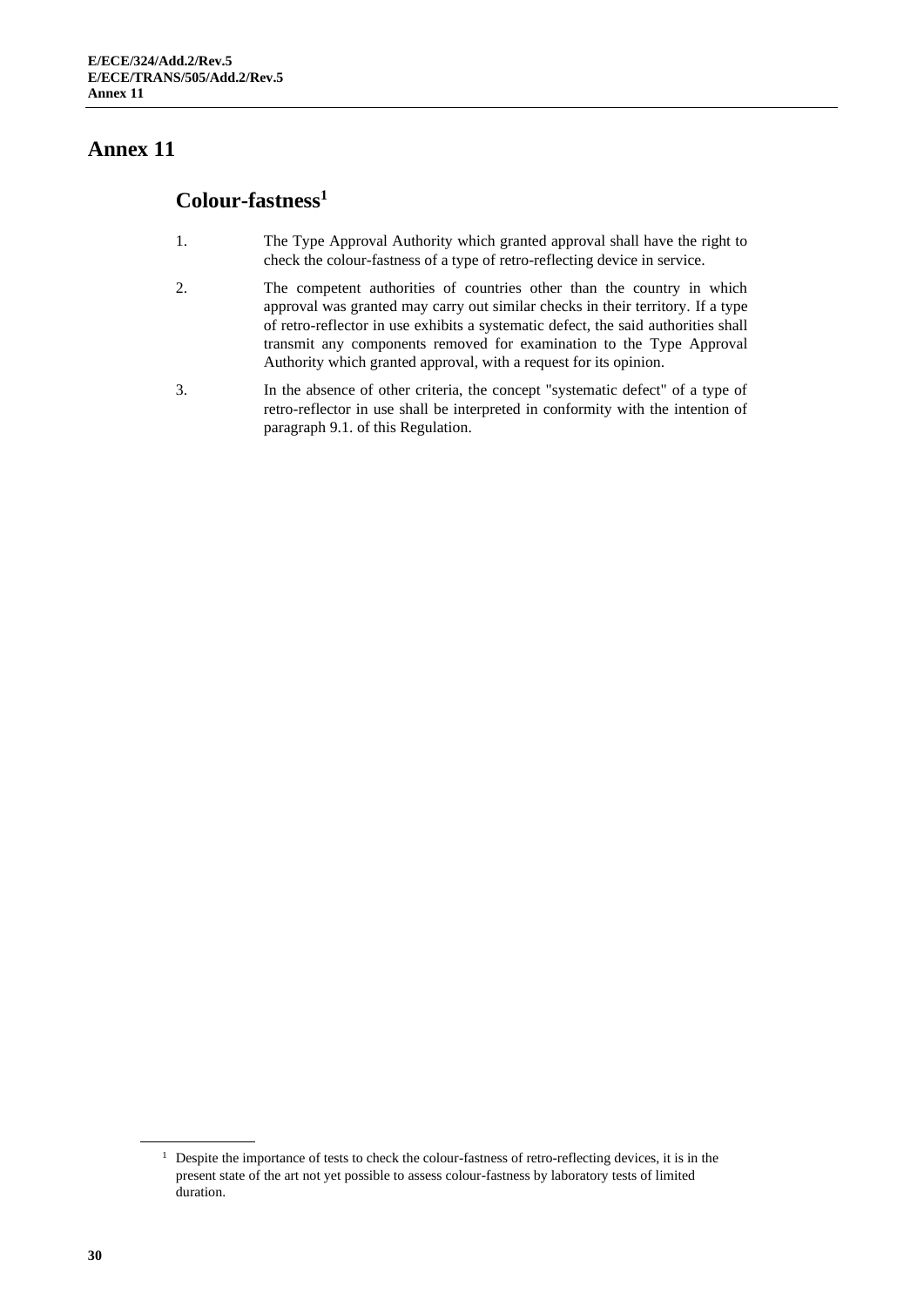# <span id="page-30-1"></span><span id="page-30-0"></span>**Chronological order of tests**

| Number of<br>annex       | Number of<br>paragraph   | Tests                                                            | Samples        |             |                   |   |                  |             |                |             |             |             |
|--------------------------|--------------------------|------------------------------------------------------------------|----------------|-------------|-------------------|---|------------------|-------------|----------------|-------------|-------------|-------------|
|                          |                          |                                                                  | $\mathfrak{a}$ | b           | $\mathcal{C}_{0}$ | d | $\boldsymbol{e}$ | f           | $\mathfrak{g}$ | h           | $\dot{i}$   | j           |
| $\overline{\phantom{a}}$ | $6.*$                    | General specifications: visual inspection                        | $\mathbf X$    | $\mathbf X$ | $\mathbf X$       | X | $\mathbf X$      | $\mathbf X$ | X              | X           | $\mathbf X$ | $\mathbf X$ |
| 5                        |                          | Shapes and dimensions: visual inspection                         | X              | X           | X                 | X | X                | X           | X              | X           | X           | X           |
| 10                       | $\overline{\phantom{a}}$ | Heat: 48 h at $65^{\circ} \pm 2^{\circ}$ C                       | X              | $\mathbf x$ | X                 | X | X                | X           | X              | X           | $\mathbf X$ | $\mathbf X$ |
|                          |                          | Visual inspection for distortion                                 | $\mathbf X$    | $\mathbf X$ | X                 | X | X                | X           | X              | X           | $\mathbf X$ | X           |
| 6                        | $\overline{a}$           | Colorimetry: visual inspection                                   | $\mathbf X$    | $\mathbf X$ | X                 | X | X                | X           | X              | $\mathbf X$ | $\mathbf X$ | $\mathbf X$ |
|                          |                          | Trichromatic coordinates in case of doubt                        |                | $\mathbf X$ |                   |   |                  |             |                |             |             |             |
| $\overline{7}$           |                          | Photometry: limited to 20' and $V = H = 0^{\circ}$               | $\mathbf X$    | $\mathbf X$ | $\mathbf X$       | X | $\mathbf X$      | $\mathbf X$ | X              | $\mathbf X$ | $\mathbf X$ | X           |
| $\tau$                   | 3.                       | Complete photometry                                              |                |             | $\mathbf X$       | X |                  |             |                |             |             |             |
| $\,$ 8 $\,$              | 1.                       | Water:<br>10 min. in normal position                             |                |             |                   |   |                  |             | $\mathbf X$    | X           |             |             |
|                          |                          | 10 min. in inverted position                                     |                |             |                   |   |                  |             | X              | $\mathbf X$ |             |             |
|                          |                          | visual inspection                                                |                |             |                   |   |                  |             | X              | $\mathbf X$ |             |             |
| $\overline{4}$           | 3.1.                     | Colorimetry: visual inspection                                   |                |             |                   |   |                  |             | X              | X           |             |             |
|                          |                          | Trichromatic coordinates in case of doubt                        |                |             |                   |   |                  |             | X              | X           |             |             |
| 4                        | 3.2.                     | Photometry: limited to 20' and $V = H = 0^{\circ}$               |                |             |                   |   |                  |             | X              | X           |             |             |
| 8                        | 3.                       | Motor fuels:<br>$5 \text{ min.}$                                 |                |             |                   |   |                  |             | $\mathbf X$    | X           |             |             |
|                          |                          | visual inspection                                                |                |             |                   |   |                  |             | $\mathbf X$    | $\mathbf X$ |             |             |
| 8                        | $\overline{4}$ .         | Oils:<br>$5 \text{ min}$ .                                       |                |             |                   |   |                  |             | $\mathbf X$    | $\mathbf X$ |             |             |
|                          |                          | visual inspection                                                |                |             |                   |   |                  |             | X              | X           |             |             |
| 4                        | 3.1.                     | Colorimetry: visual inspection                                   |                |             |                   |   |                  |             |                |             |             |             |
|                          |                          | Trichromatic coordinates in case of doubt                        |                |             |                   |   |                  |             | X              | $\mathbf X$ |             |             |
| $\overline{4}$           | 3.2.                     | Photometry: limited to 20' and $V = H = 0^{\circ}$               |                |             |                   |   |                  |             | $\mathbf X$    | $\mathbf X$ |             |             |
| $\,$ 8 $\,$              | 2.                       | Corrosion:<br>24 hours                                           |                |             |                   |   | X                | $\mathbf X$ |                |             |             |             |
|                          |                          | 2 hours interval                                                 |                |             |                   |   | X                | X           |                |             |             |             |
|                          |                          | 24 hours                                                         |                |             |                   |   | X                | X           |                |             |             |             |
|                          |                          | visual inspection                                                |                |             |                   |   | X                | X           |                |             |             |             |
| $\,$ 8 $\,$              | 5.                       | Rear face:<br>1 min.                                             |                |             |                   |   | X                | X           |                |             |             |             |
|                          |                          | visual inspection                                                |                |             |                   |   | X                | X           |                |             |             |             |
| $\overline{4}$           | 3.1.                     | Colorimetry: visual inspection                                   |                |             |                   |   | X                | $\mathbf X$ |                |             |             |             |
|                          |                          | Trichromatic coordinates in case of doubt                        |                |             |                   |   | $\mathbf X$      | $\mathbf X$ |                |             |             |             |
| 4                        | 3.2.                     | Photometry: limited to 20' and $V = H = 0^{\circ}$               |                |             |                   |   | X                | $\mathbf X$ |                |             |             |             |
| 9                        |                          | Stability in time                                                |                |             |                   |   |                  |             |                |             |             |             |
| $\overline{4}$           | 3.1.                     | Colorimetry: Visual inspection or<br>trichromatic coordinates    |                |             |                   |   |                  |             |                |             |             |             |
|                          |                          |                                                                  |                |             |                   |   |                  |             |                |             |             |             |
| $\overline{4}$           | 3.2.                     | Photometry: limited to 20' and $V = H = 0^{\circ}$               |                |             |                   |   |                  |             |                |             |             |             |
| 11                       |                          | Colour-fastness                                                  |                |             |                   |   |                  |             |                |             |             |             |
| $\overline{4}$           | 3.1.                     | Colorimetry:<br>Visual inspection or<br>trichromatic coordinates |                |             |                   |   |                  |             |                |             |             |             |
| $\overline{4}$           |                          | Photometry: limited to 20' and $V = H = 0^{\circ}$               |                |             |                   |   |                  |             |                |             |             |             |
|                          | 3.2.                     |                                                                  |                |             |                   |   |                  |             |                |             |             |             |
| $\overline{\mathbf{4}}$  | 2.                       | Deposit of samples with authority                                |                |             | $\mathbf X$       | X |                  |             |                |             |             |             |

\* of the Regulation.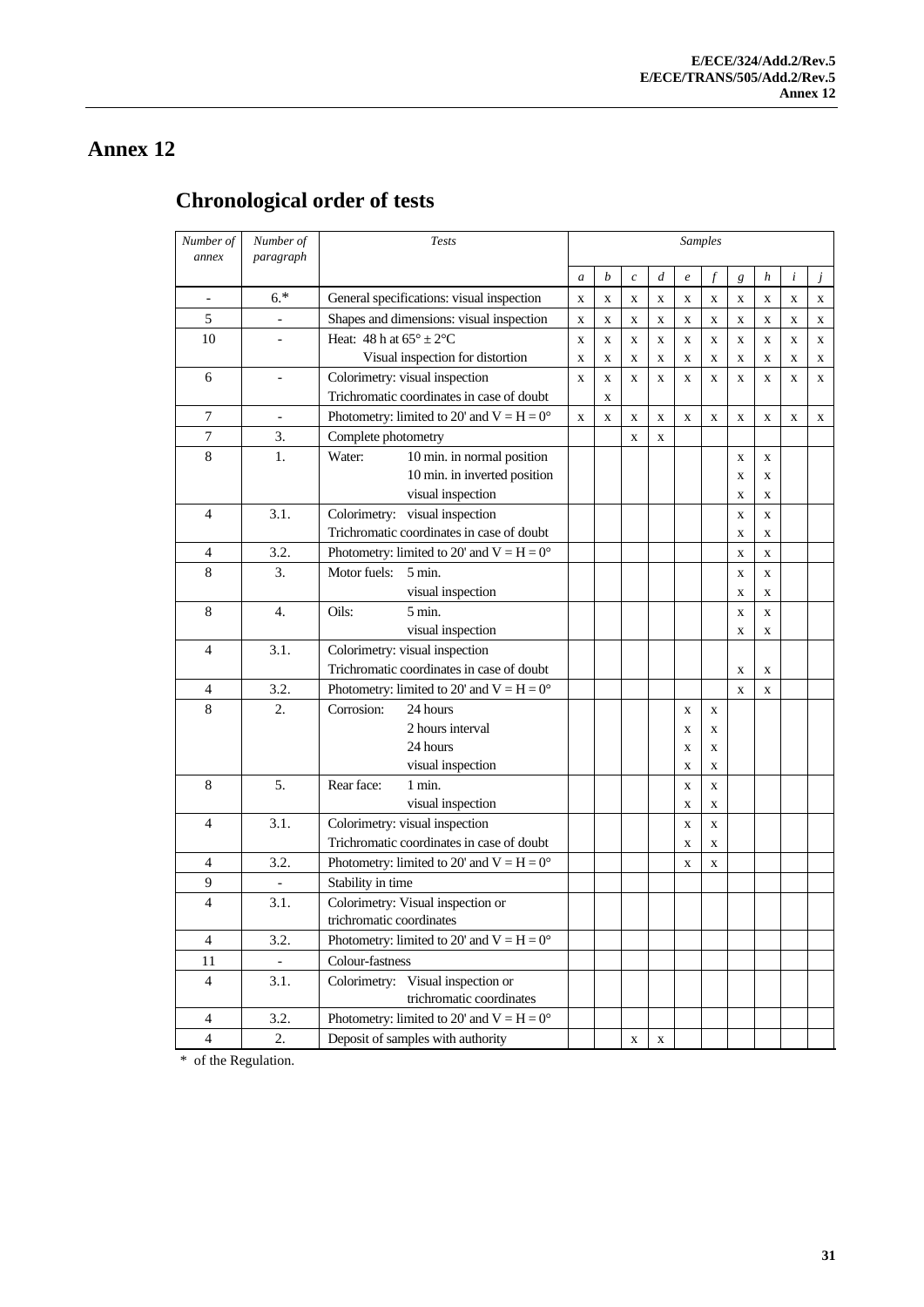## <span id="page-31-1"></span><span id="page-31-0"></span>**Resistance to impact - Class IVA**

- 1. The retro-reflecting device shall be mounted in a manner similar to the way in which it is mounted on the vehicle, but with the lens faced horizontal and directed upwards.
- 2. Drop a 13 mm diameter polished solid steel ball, once, vertically onto the central part of the lens from a height of 0.76 m. The ball may be guided but not restricted in free fall.
- 3. When a retro-reflecting device is tested at room temperature with this method, the lens shall not crack.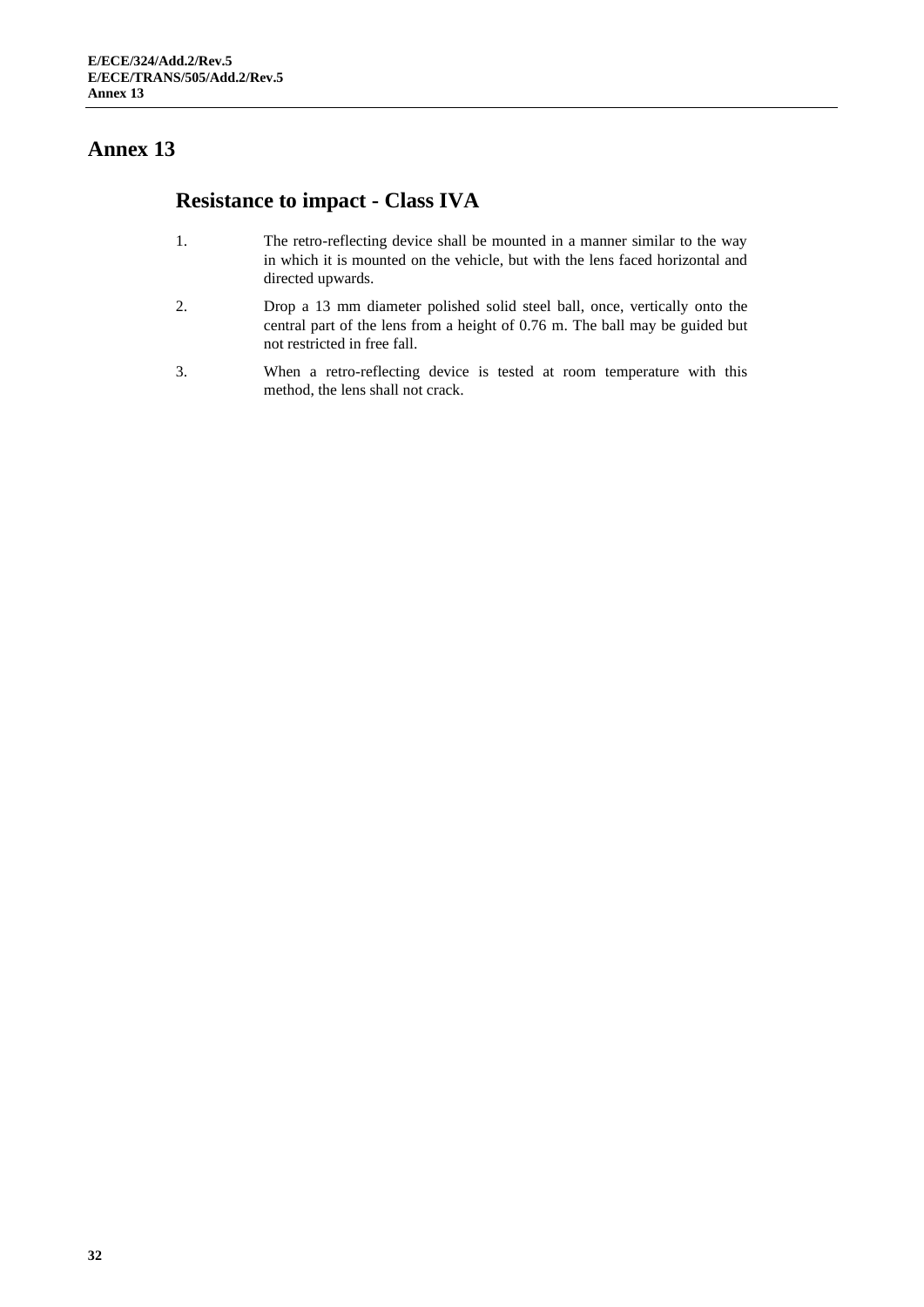#### <span id="page-32-1"></span><span id="page-32-0"></span>**Test procedure - Class IVA**

- 1. The applicant shall submit for approval ten samples which shall be tested in the chronological order indicated in Annex 15.
- 2. After verification of the specifications in paragraphs 6.1. to 6.5. of this Regulation and the specifications of shape and dimensions (Annex 5), the ten samples shall be subjected to the heat resistance test (Annex 10) and one hour minimum after this test examined as to their colorimetric characteristics and CIL (Annex 7) for an angle of divergence of 20' and an illumination angle  $V = H = 0^{\circ}$  or, if necessary, in the positions defined in Annex 7. The two retro-reflecting devices giving the minimum and maximum values shall then be fully tested as shown in Annex 7. These two samples shall be kept by the laboratories for any further checks which may be found necessary.
- 3. Four samples out of the remaining eight samples shall be selected at random and divided into two groups of two in each group.

First group:

The two samples shall be subjected successively to the water-penetration resistance test (Annex 8, paragraph 1.) and then, if this test is satisfactory, to the tests for resistance to fuels and lubricating oils (Annex 8, paragraphs 3. and 4.).

Second group:

The two samples shall, if relevant, be subjected to the corrosion test (Annex 8, paragraph 2.), and then to the abrasive-strength test of the rear face of the retro-reflecting device (Annex 8, paragraph 5.). These two samples shall also be subjected to the impact test (Annex 13).

- 4. After undergoing the tests referred to in the above paragraph, the retroreflecting devices in each group must have:
- 4.1. A colour which satisfies the conditions laid down in Annex 6. This shall be verified by a qualitative method and, in case of doubt, confirmed by a quantitative method;
- 4.2. A CIL which satisfies the conditions laid down in Annex 7. Verification shall be performed only for an angle of divergence of 20' and an illumination angle of  $V = H = 0^{\circ}$  or, if necessary, in the positions specified in Annex 7.
- 5. The four remaining samples can be utilized, if necessary, for any other purpose.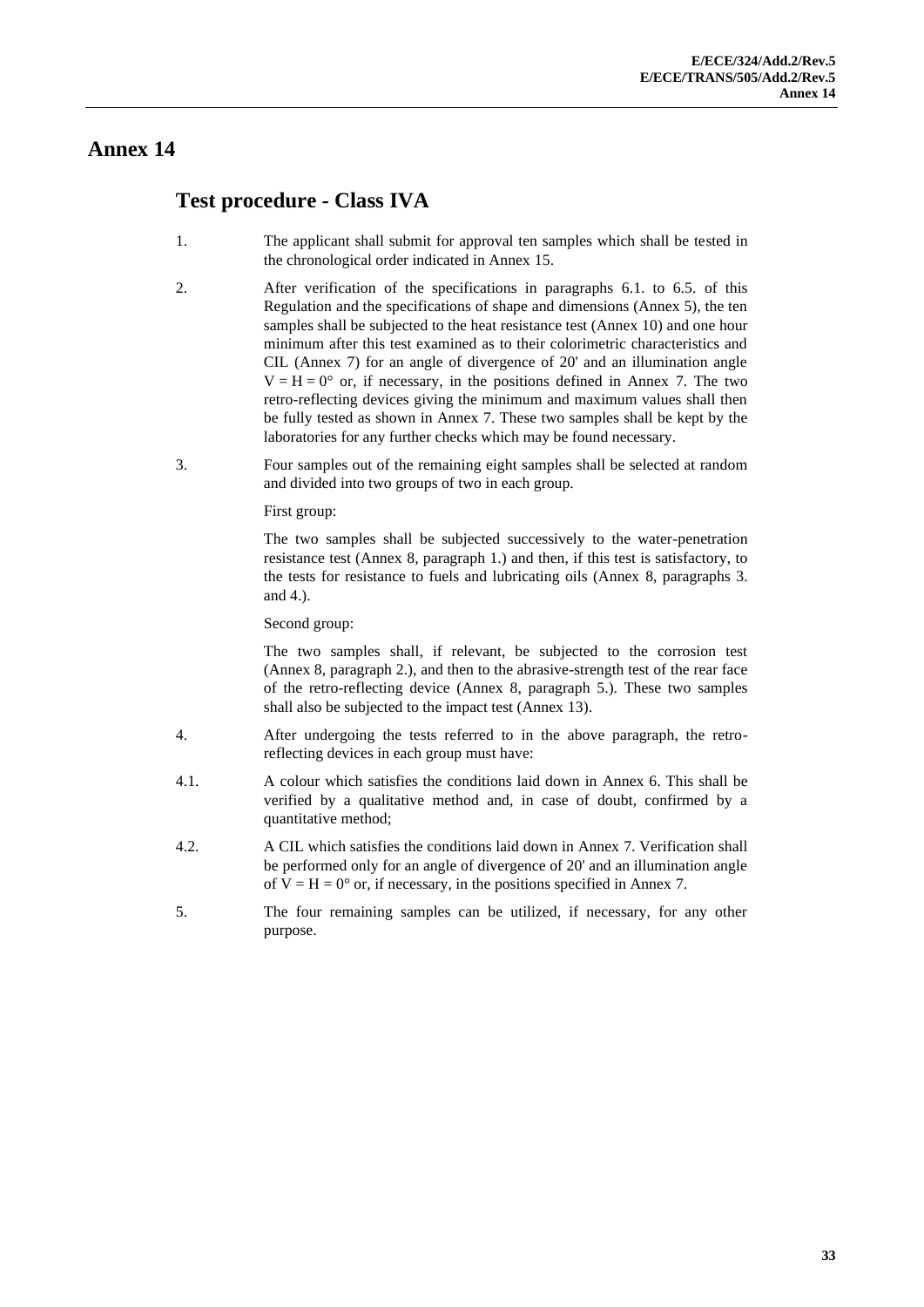# <span id="page-33-1"></span><span id="page-33-0"></span>**Chronological order of tests for Class IVA**

| Number of<br>annex       | Number of<br>paragraph |                                | Tests                                                    |                  |              |                  |                  | <b>Samples</b>   |             |             |             |              |             |
|--------------------------|------------------------|--------------------------------|----------------------------------------------------------|------------------|--------------|------------------|------------------|------------------|-------------|-------------|-------------|--------------|-------------|
|                          |                        |                                |                                                          | $\boldsymbol{a}$ | b            | $\boldsymbol{c}$ | $\boldsymbol{d}$ | $\boldsymbol{e}$ | f           | g           | h           | i            | j           |
| $\overline{\phantom{m}}$ | $6.*$                  |                                | General specifications: visual inspection<br>$\mathbf X$ |                  |              | X                | X                | X                | $\mathbf x$ | X           | X           | X            | $\mathbf X$ |
| 5                        | $\overline{a}$         |                                | Shape and dimensions: visual inspection                  | $\mathbf X$      | $\mathbf X$  | $\mathbf X$      | $\mathbf X$      | $\mathbf X$      | $\mathbf X$ | $\mathbf X$ | $\mathbf X$ | $\mathbf X$  | $\mathbf X$ |
| 10                       | $\overline{a}$         | Heat: 48 h at 65 °C $\pm$ 20°C |                                                          | $\mathbf x$      | $\mathbf{X}$ | $\mathbf{X}$     | $\mathbf X$      | $\mathbf x$      | $\mathbf x$ | X           | $\mathbf x$ | $\mathbf{X}$ | X           |
|                          |                        |                                | Visual inspection for distortion                         | $\mathbf X$      | $\mathbf X$  | $\mathbf X$      | $\mathbf X$      | $\mathbf X$      | $\mathbf X$ | X           | X           | X            | X           |
| 6                        | $\overline{a}$         |                                | Colorimetry: visual inspection                           | $\mathbf x$      | $\mathbf{X}$ | $\mathbf{X}$     | $\mathbf X$      | $\mathbf x$      | X           | X           | $\mathbf x$ | X            | X           |
|                          |                        |                                | Trichromatic coordinates in case of doubt                |                  | $\mathbf X$  |                  |                  |                  |             |             |             |              |             |
| $\overline{7}$           | $\overline{a}$         |                                | Photometry: limited to 20' and $V = H = 0^{\circ}$       | $\mathbf{x}$     | $\mathbf{x}$ | $\mathbf X$      | $\mathbf X$      | $\mathbf x$      | $\mathbf x$ | $\mathbf X$ | X           | X            | $\mathbf x$ |
| $\overline{7}$           | $\overline{a}$         | Complete photometry            |                                                          | $\mathbf x$      | $\mathbf{X}$ |                  |                  |                  |             |             |             |              |             |
| 8                        | 1.                     | Water:                         | 10 min. in normal position                               |                  |              | $\mathbf X$      | $\mathbf X$      |                  |             |             |             |              |             |
|                          |                        |                                | 10 min. in inverted position                             |                  |              | $\mathbf X$      | $\mathbf X$      |                  |             |             |             |              |             |
|                          |                        |                                | visual inspection                                        |                  |              | X                | X                |                  |             |             |             |              |             |
| 8                        | 3.                     | Motor fuels:                   | $5 \text{ min}$ .                                        |                  |              | $\mathbf X$      | $\mathbf X$      |                  |             |             |             |              |             |
|                          |                        |                                | visual inspection                                        |                  |              | $\mathbf x$      | $\mathbf X$      |                  |             |             |             |              |             |
| 8                        | $\overline{4}$ .       | Oils:                          | 5 min.                                                   |                  |              | $\mathbf X$      | $\mathbf X$      |                  |             |             |             |              |             |
|                          |                        |                                | visual inspection                                        |                  |              | $\mathbf X$      | $\mathbf X$      |                  |             |             |             |              |             |
| 6                        | $\overline{a}$         |                                | Colorimetry: visual inspection                           |                  |              | $\mathbf{X}$     | $\mathbf X$      |                  |             |             |             |              |             |
|                          |                        |                                | Trichromatic coordinates in case of doubt                |                  |              | $\mathbf X$      | $\mathbf X$      |                  |             |             |             |              |             |
| $\overline{7}$           |                        |                                | Photometry: limited to 20' and $V = H = 0^{\circ}$       |                  |              | $\mathbf X$      | $\mathbf x$      |                  |             |             |             |              |             |
| 8                        | 2.                     | Corrosion:                     | 24 hours                                                 |                  |              |                  |                  | X                | X           |             |             |              |             |
|                          |                        |                                | 2 hours' interval                                        |                  |              |                  |                  | X                | X           |             |             |              |             |
|                          |                        |                                | 24 hours                                                 |                  |              |                  |                  | X                | X           |             |             |              |             |
|                          |                        |                                | visual inspection                                        |                  |              |                  |                  | $\mathbf X$      | X           |             |             |              |             |
| 8                        | 5.                     | Rear face:                     | $1$ min.                                                 |                  |              |                  |                  | $\mathbf x$      | $\mathbf x$ |             |             |              |             |
|                          |                        |                                | visual inspection                                        |                  |              |                  |                  | $\mathbf X$      | X           |             |             |              |             |
| 13                       |                        | Impact                         |                                                          |                  |              |                  |                  | $\mathbf X$      | $\mathbf x$ |             |             |              |             |
|                          |                        |                                | visual inspection                                        |                  |              |                  |                  | X                | X           |             |             |              |             |
| 6                        | $\overline{a}$         |                                | Colorimetry: visual inspection                           |                  |              |                  |                  | $\mathbf X$      | $\mathbf X$ |             |             |              |             |
|                          |                        |                                | Trichromatic coordinates in case of doubt                |                  |              |                  |                  | $\mathbf X$      | $\mathbf x$ |             |             |              |             |
| $\overline{7}$           | $\blacksquare$         |                                | Photometry: limited to 20' and $V = H = 0^{\circ}$       |                  |              |                  |                  | $\mathbf X$      | X           |             |             |              |             |
| 14                       | 2.                     |                                | Deposit of samples with Authority                        | $\mathbf x$      | $\mathbf x$  |                  |                  |                  |             |             |             |              |             |

\* of the Regulation.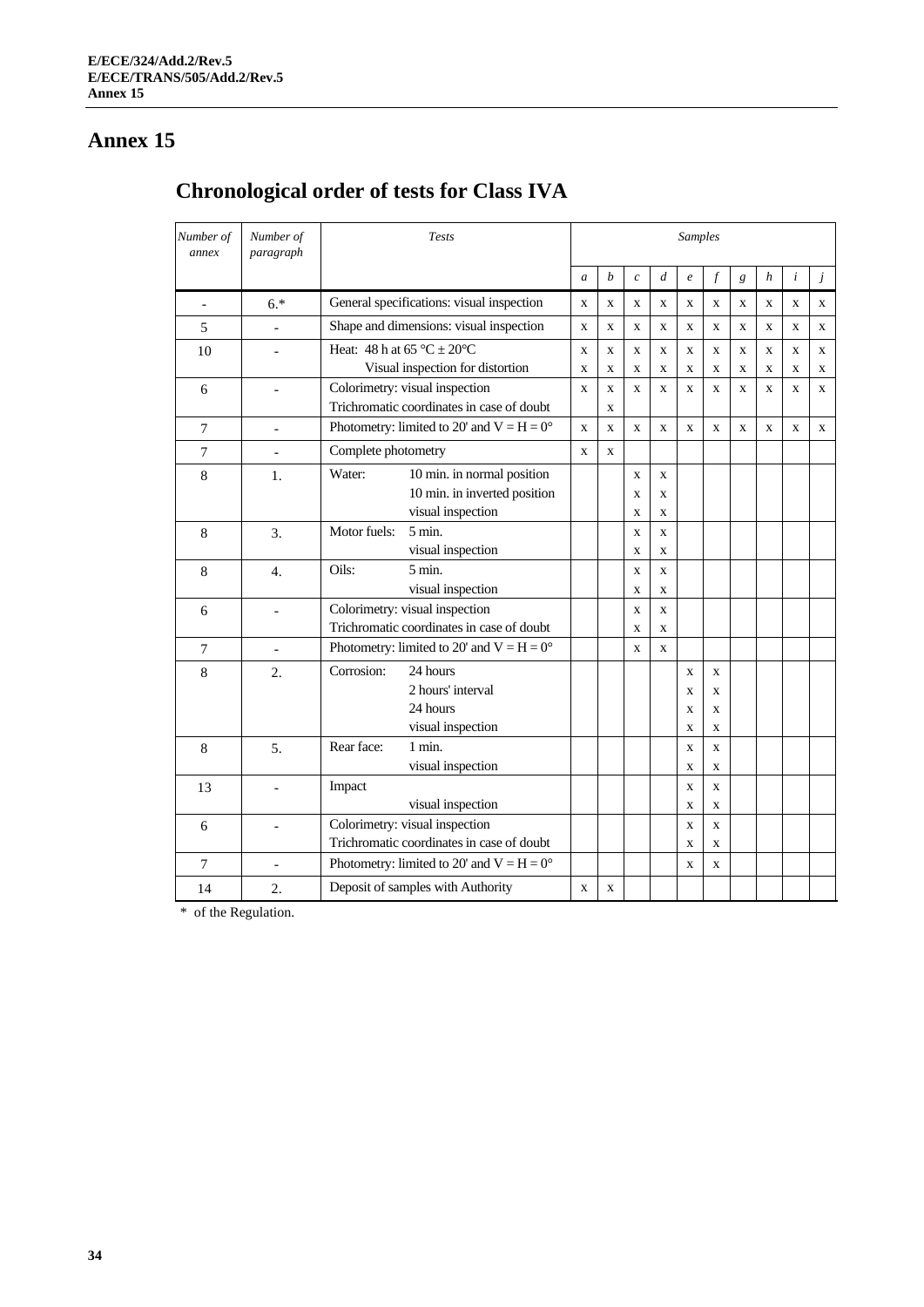## <span id="page-34-1"></span><span id="page-34-0"></span>**Test procedure for Classes IB and IIIB devices**

Retro-reflecting devices of Classes IB and IIIB shall be tested according to the test procedures specified in Annex 4, following the chronological order of tests given in Annex 12, with the exception of the test according to Annex 8, paragraph 1., which for Classes IB and IIIB devices may be replaced by the test specified in Annex 8, paragraph 1.2.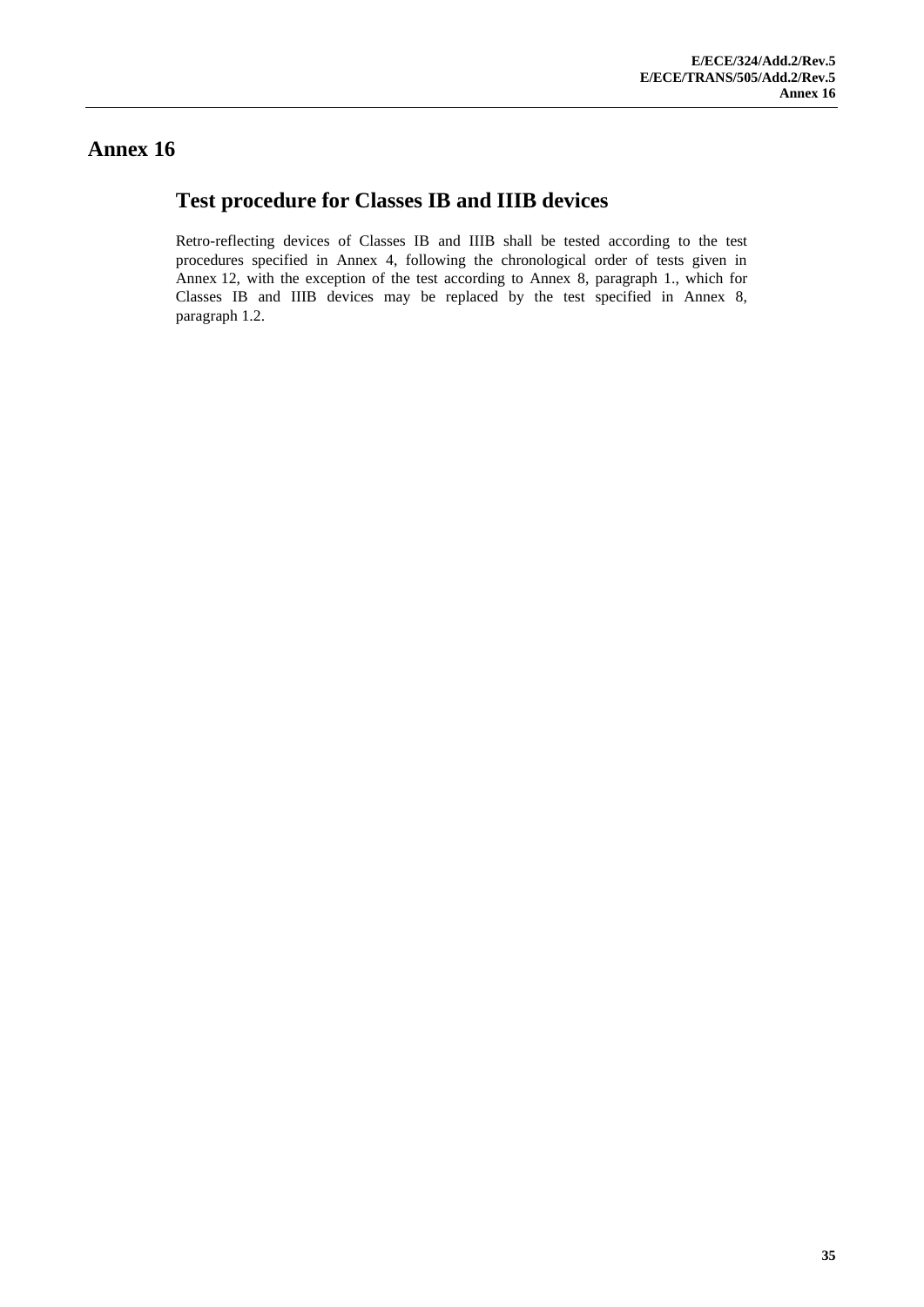#### <span id="page-35-1"></span><span id="page-35-0"></span>**Minimum requirements for conformity of production control procedures**

- 1. General
- 1.1. The conformity requirements shall be considered satisfied from a mechanical and geometric standpoint, if the differences do not exceed inevitable manufacturing deviations within the requirements of this Regulation.
- 1.2. With respect to photometric performances, the conformity of mass-produced retro-reflectors shall not be contested if, when testing photometric performances of any retro-reflector chosen at random no measured value deviates unfavourably by more than 20 per cent from the minimum values prescribed in this Regulation.
- 1.3. The chromaticity coordinates shall be complied with.
- 2. Minimum requirements for verification of conformity by the manufacturer

For each type of retro-reflector the holder of the approval mark shall carry out at least the following tests, at appropriate intervals. The tests shall be carried out in accordance with the provisions of this Regulation.

If any sampling shows non-conformity with regard to the type of test concerned, further samples shall be taken and tested. The manufacturer shall take steps to ensure the conformity of the production concerned.

2.1. Nature of tests

Tests of conformity in this Regulation shall cover the photometric and colorimetric characteristics and the resistance to penetration of water.

- 2.2. Methods used in tests
- 2.2.1. Tests shall generally be carried out in accordance with the methods set out in this Regulation.
- 2.2.2. In any test of conformity carried out by the manufacturer, equivalent methods may be used with the consent of the Type Approval Authority. The manufacturer is responsible for proving that the applied methods are equivalent to those laid down in this Regulation.
- 2.2.3. The application of paragraphs 2.2.1. and 2.2.2. above requires regular calibration of test apparatus and its correlation with measurements made by a competent authority.
- 2.2.4. In all cases the reference methods shall be those of this Regulation, particularly for the purpose of administrative verification and sampling.
- 2.3. Nature of sampling

Samples of retro-reflectors shall be selected at random from the production of a uniform batch. A uniform batch means a set of retro-reflectors of the same type, defined according to the production methods of the manufacturer.

The assessment shall in general cover series production from individual factories. However, a manufacturer may group together records concerning the same type from several factories, provided these operate under the same quality system and quality management.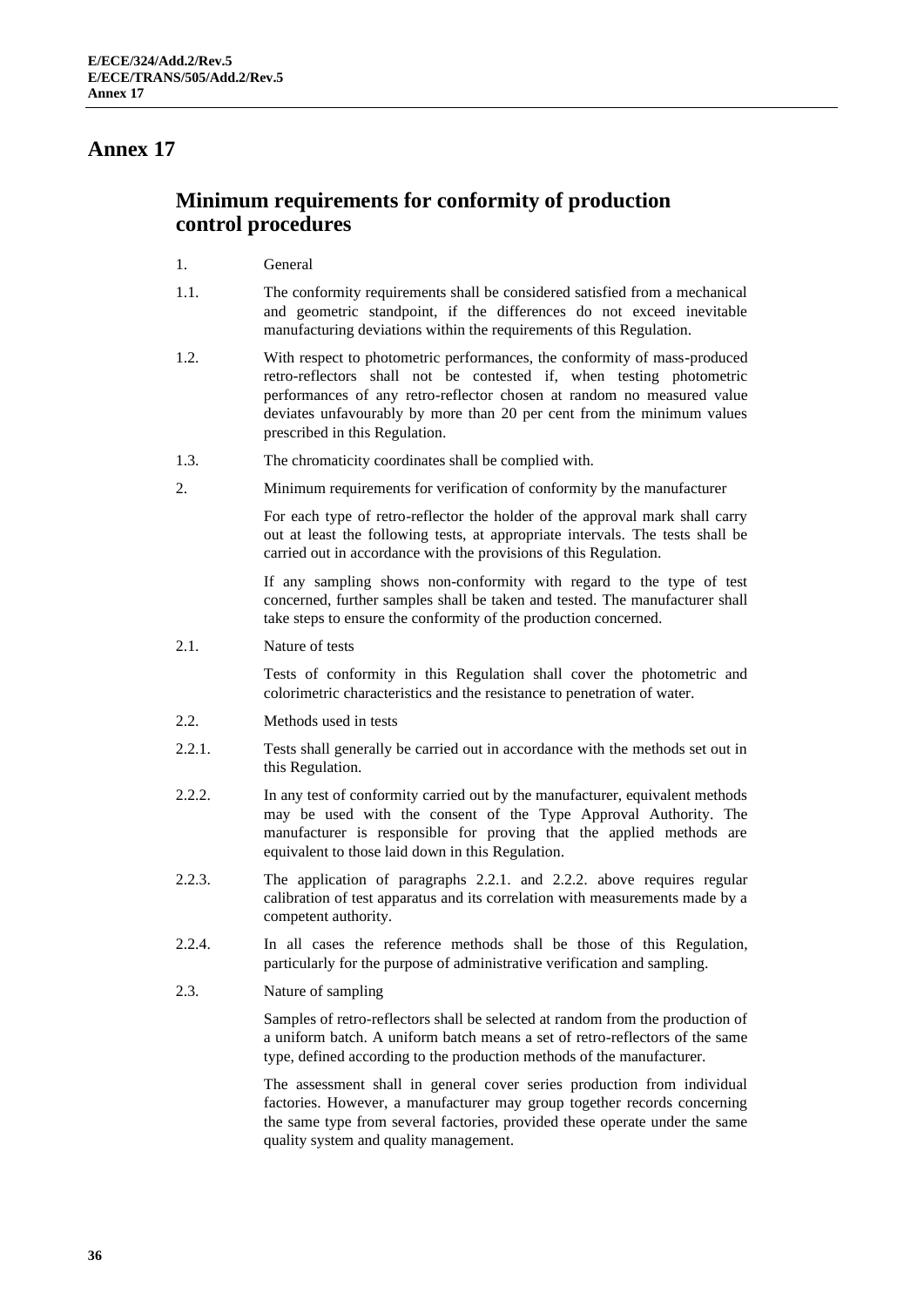#### 2.4. Measured and recorded photometric characteristics

The sampled retro-reflector shall be subjected to photometric measurements at the points and the chromaticity coordinates provided for in the Regulation.

2.5. Criteria governing acceptability

The manufacturer is responsible for carrying out a statistical study of the test results and for defining, in agreement with the Type Approval Authority, criteria governing the acceptability of his products in order to meet the specifications laid down for the verification of conformity of products in paragraph 8.1. of this Regulation.

The criteria governing the acceptability shall be such that, with a confidence level of 95 per cent, the minimum probability of passing a spot check in accordance with Annex 18 (first sampling) would be 0.95.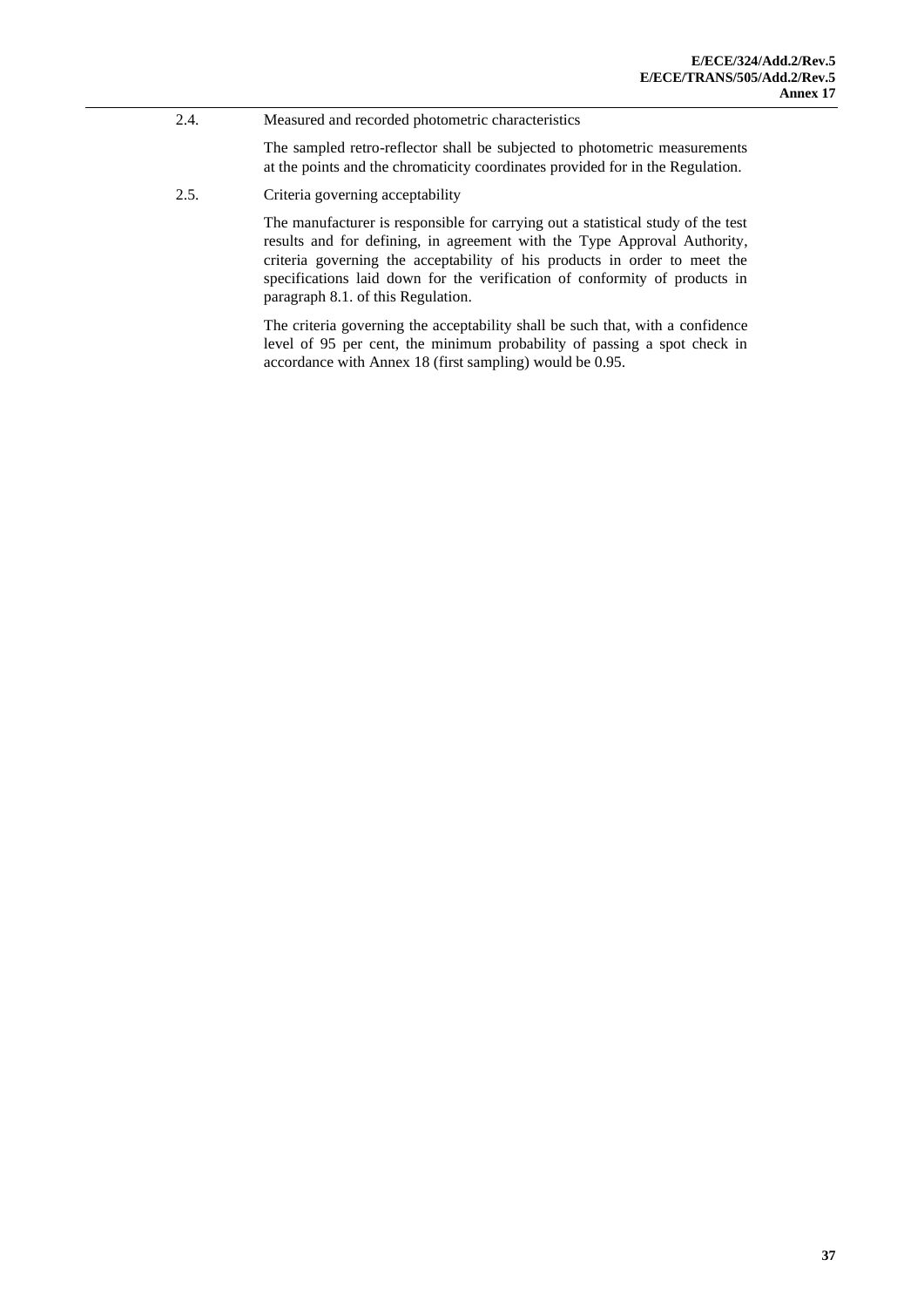#### <span id="page-37-1"></span><span id="page-37-0"></span>**Minimum requirements for sampling by an inspector**

- 1. General
- 1.1. The conformity requirements shall be considered satisfied from a mechanical and a geometric standpoint, in accordance with the requirements of this Regulation, if any, if the differences do not exceed inevitable manufacturing deviations.
- 1.2. With respect to photometric performance, the conformity of mass-produced retro-reflectors shall not be contested if, when testing photometric performances of any retro-reflector chosen at random:
- 1.2.1. No measured value deviates unfavourably by more than 20 per cent from the minimum values prescribed in this Regulation.
- 1.2.2. Retro-reflectors with apparent defects are disregarded.
- 1.3. The chromaticity coordinates shall be complied with.
- 2. First sampling

In the first sampling four retro-reflectors are selected at random. The first sample of two is marked A, the second sample of two is marked B.

2.1. The conformity of mass-produced retro-reflectors shall not be contested if the deviation of any specimen of samples A and B (all four retro-reflectors) is not more than 20 per cent.

> In the case, that the deviation of both retro-reflectors of sample A is not more than 0 per cent, the measurement can be closed.

2.2. The conformity of mass-produced retro-reflectors shall be contested if the deviation of at least one specimen of samples A or B is more than 20 per cent.

> The manufacturer shall be requested to bring his production in line with the requirements (alignment) and a repeated sampling according to paragraph 3. below shall be carried out within two months' time after the notification. The samples A and B shall be retained by the Technical Service until the entire CoP process is finished.

3. First repeated sampling

A sample of four retro-reflectors is selected at random from stock manufactured after alignment.

The first sample of two is marked C, the second sample of two is marked D.

3.1. The conformity of mass-produced retro-reflectors shall not be contested if the deviation of any specimen of samples C and D (all four retro-reflectors) is not more than 20 per cent.

> In the case, that the deviation of both retro-reflectors of sample  $C$  is not more than 0 per cent, the measurement can be closed.

- 3.2. The conformity of mass-produced retro-reflectors shall be contested if the deviation of at least.
- 3.2.1. One specimen of samples C or D is more than 20 per cent but the deviation of all specimen of these samples is not more than 30 per cent.

The manufacturer shall be requested again to bring his production in line with the requirements (alignment).